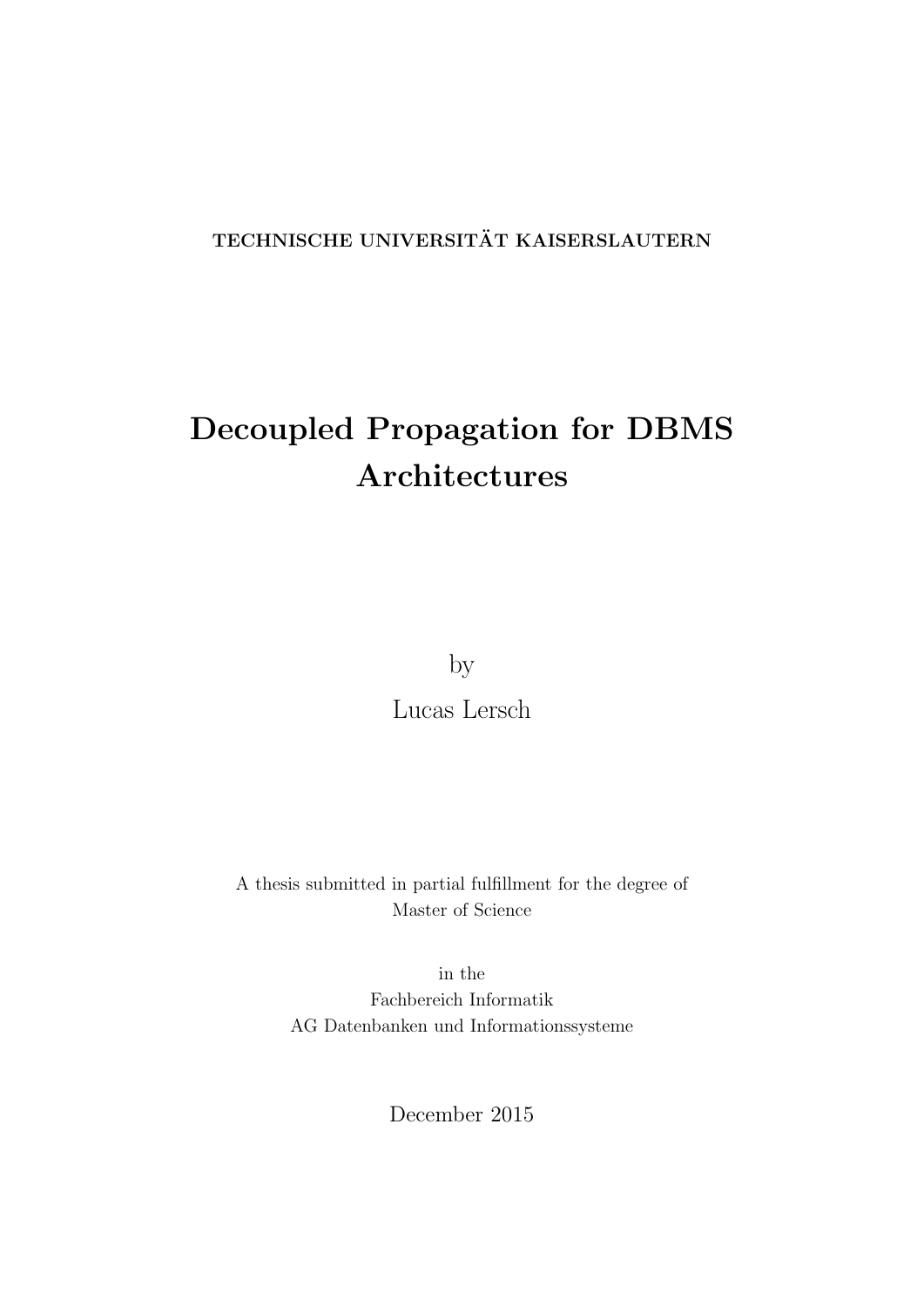## <span id="page-1-0"></span>Declaration of Authorship

I, Lucas Lersch, declare that this thesis titled, 'Decoupled Propagation for DBMS Architectures' and the work presented in it are my own. I confirm that:

- This work was done wholly or mainly while in candidature for a research degree at this University.
- Where any part of this thesis has previously been submitted for a degree or any other qualification at this University or any other institution, this has been clearly stated.
- Where I have consulted the published work of others, this is always clearly attributed.
- Where I have quoted from the work of others, the source is always given. With the exception of such quotations, this thesis is entirely my own work.
- I have acknowledged all main sources of help.
- Where the thesis is based on work done by myself jointly with others, I have made clear exactly what was done by others and what I have contributed myself.

Signed:

Date: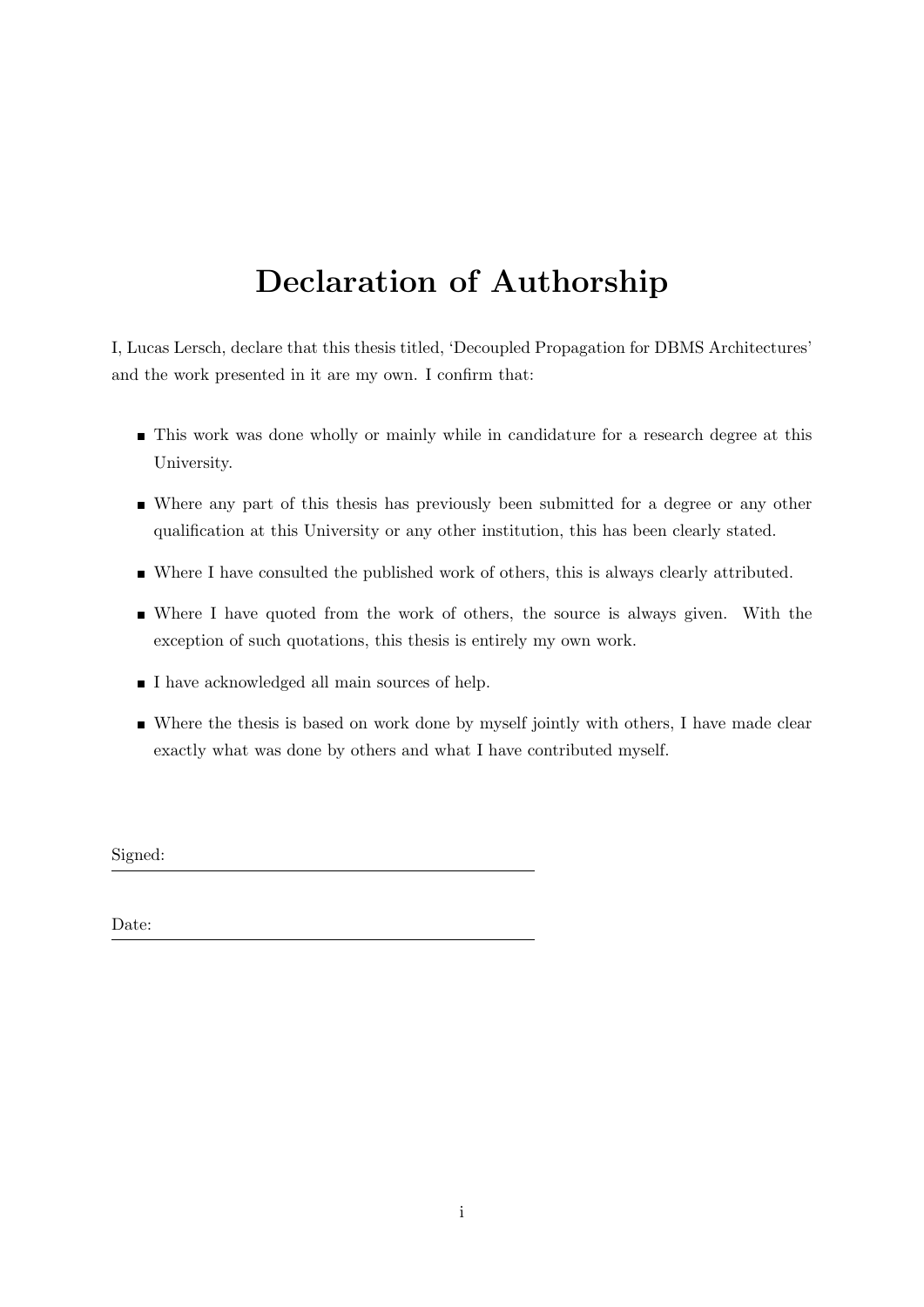"To raise new questions, new possibilities, to regard old problems from a new angle, requires creative imagination and marks real advance in science."

- Albert Einstein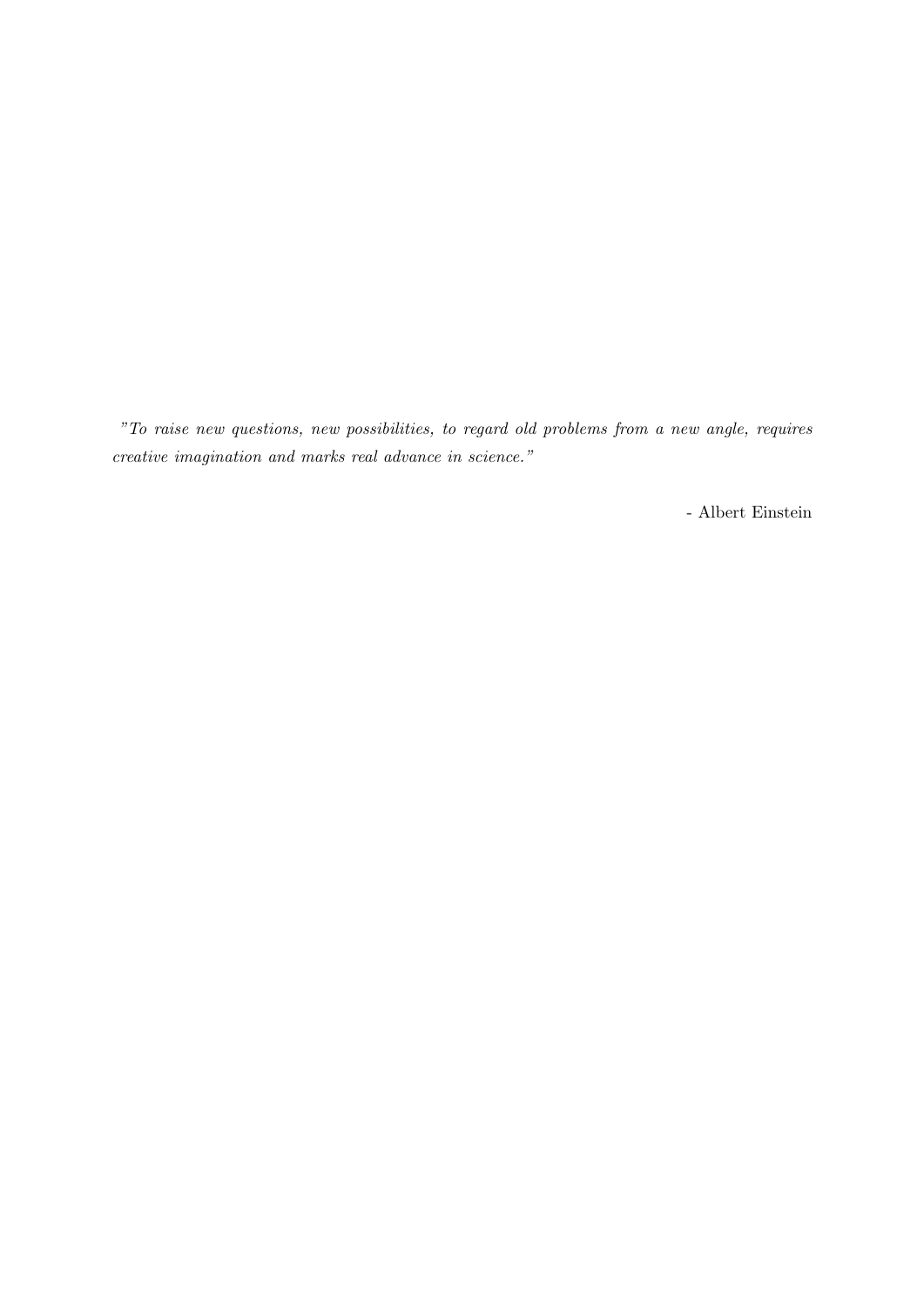#### <span id="page-3-0"></span>TECHNISCHE UNIVERSITÄT KAISERSLAUTERN

### Abstract

[Fachbereich Informatik](http://www.informatik.uni-kl.de/en/) [AG Datenbanken und Informationssysteme](http://lgis.informatik.uni-kl.de/)

Master of Science

by [Lucas Lersch](hanna.abbott@hogwarts.se)

This thesis implements and evaluates an alternative decoupled design for propagation services in a database system architecture. The substantial fall in the cost of volatile memory in the past years created the need for system architectures that can take full benefit of large buffer pools. Even with large amounts of memory, it is still desirable for classical database architectures to keep an up-to-date version of database pages on stable storage, in order to support efficient recovery. Therefore, we consider the existing components of a classical database architecture and chances for optimization in the context of persistence and system recovery. Decoupling propagation components from in-memory processing enables a simpler and more modular architecture, as well as less interference from persistence services in critical in-memory data structures. The decoupled design proposed in this work includes novel checkpointing and page cleaning algorithms that are based on log information rather than on data collected from critical in-memory data structures, such as buffer pool and transaction tables.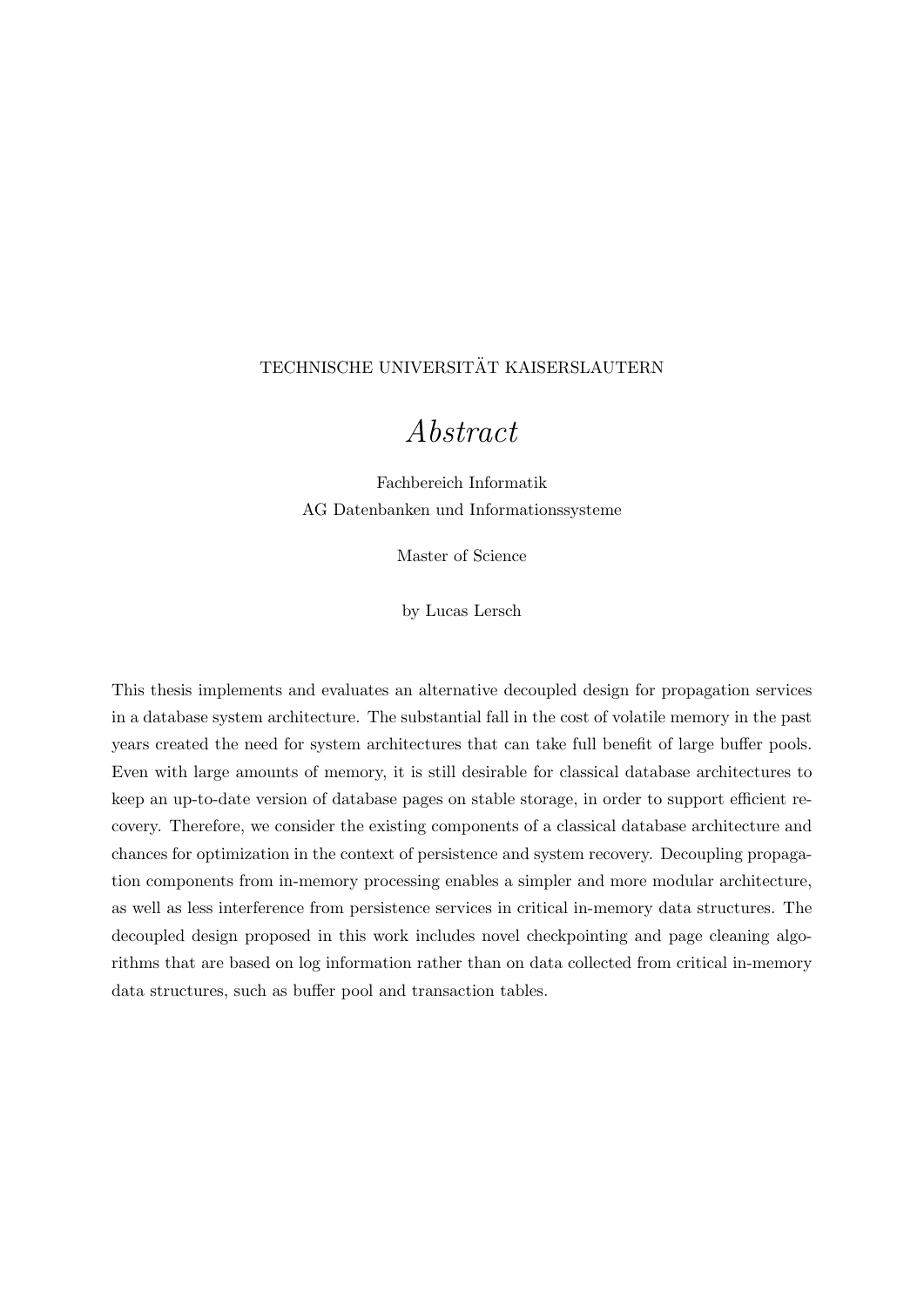## Acknowledgements

<span id="page-4-0"></span>I would like to express my gratitude to my advisor Caetano Sauer. Not only his guidance was essential for this work, but his patience and openness made the whole process enjoyable. It is a honor and a pleasure to have worked with Caetano for the past years and witnessed a bit of his brilliance.

I would like to thank Prof. Dr. Theo Härder for the opportunity to work in his research group and for all the assistance given to me and so many other students. It is admirable and inspiring how a single person can have such a positive impact in the lives of so many people.

I would also like to thank Prof. Dr. Stefan Deßloch for his openness and kindness while being the mentor of my master studies in Technical University of Kaiserslautern. I am grateful for all the colleagues and friends that shared the same work place for the past years. My special thanks goes to Pedro, Vitor and Gilson.

Finally, I would like to offer my thanks to all my family and friends. I am particularly grateful to my parents, Nelson and Suzana, for the constant support they have given me during all my life.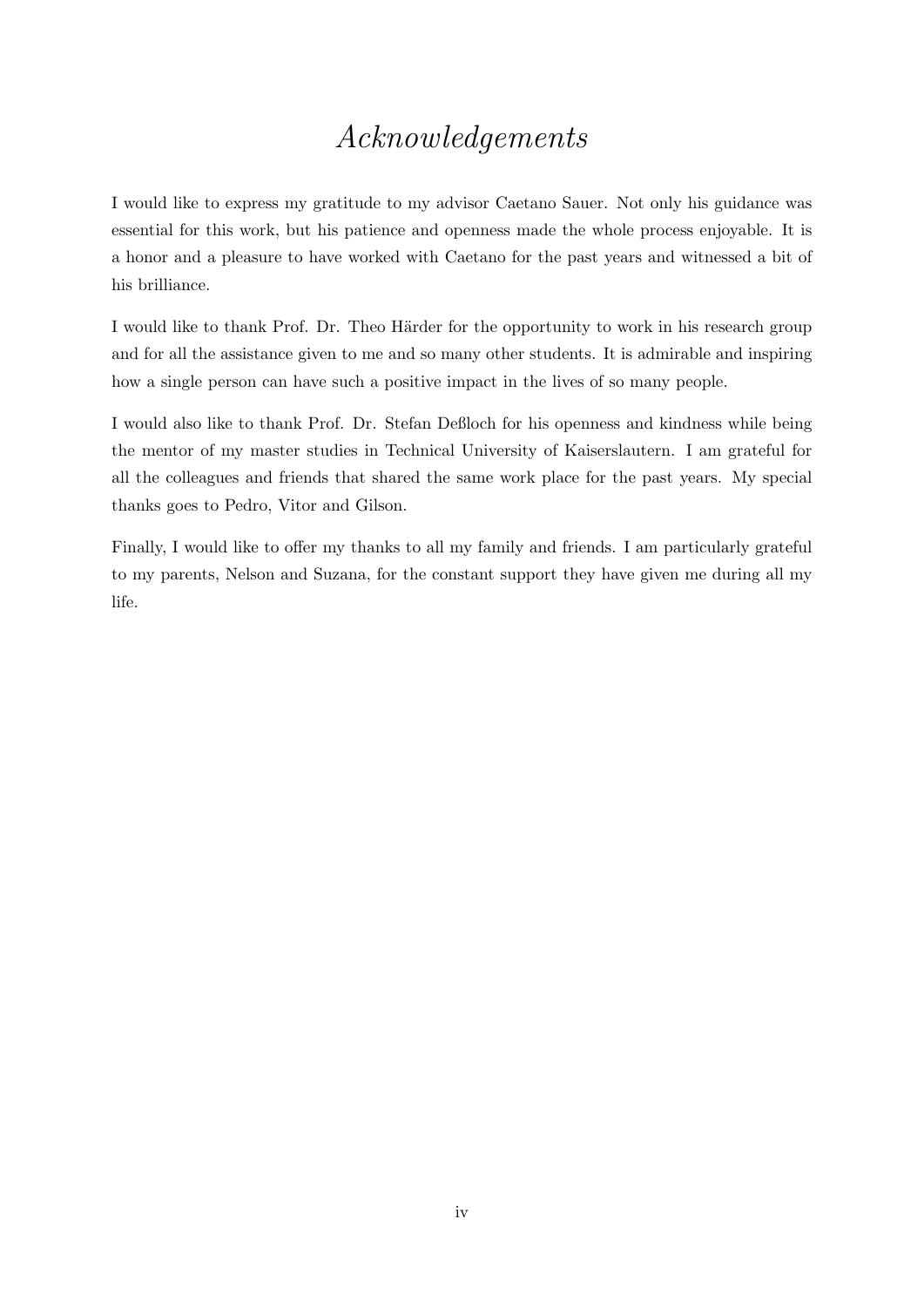# **Contents**

|                | <b>Declaration of Authorship</b>                              | i                                                                                        |
|----------------|---------------------------------------------------------------|------------------------------------------------------------------------------------------|
| Abstract       |                                                               | iii                                                                                      |
|                | Acknowledgements                                              | iv                                                                                       |
| 1              | Introduction<br>1.1<br>Motivation<br>1.2<br>Contribution      | 1<br>1<br>3                                                                              |
| $\overline{2}$ | <b>Background Theory</b><br>2.1<br>2.1.1<br>2.2<br>2.3<br>2.4 | $\overline{\mathbf{4}}$<br>$\overline{4}$<br>$\overline{5}$<br>$\overline{7}$<br>8<br>10 |
| 3              | <b>Decoupled Checkpoints</b><br>3.1<br>3.2                    | $12\,$<br>12<br>13                                                                       |
| 4              | Decoupled Page Cleaner<br>4.1<br>4.2                          | 16<br>16<br>17                                                                           |
| 5              | <b>Experiments and Results</b><br>5.1<br>5.2<br>5.3           | 20<br>20<br>21<br>24                                                                     |
| 6              | Conclusion<br><b>Bibliography</b>                             | 28<br>31                                                                                 |
|                |                                                               |                                                                                          |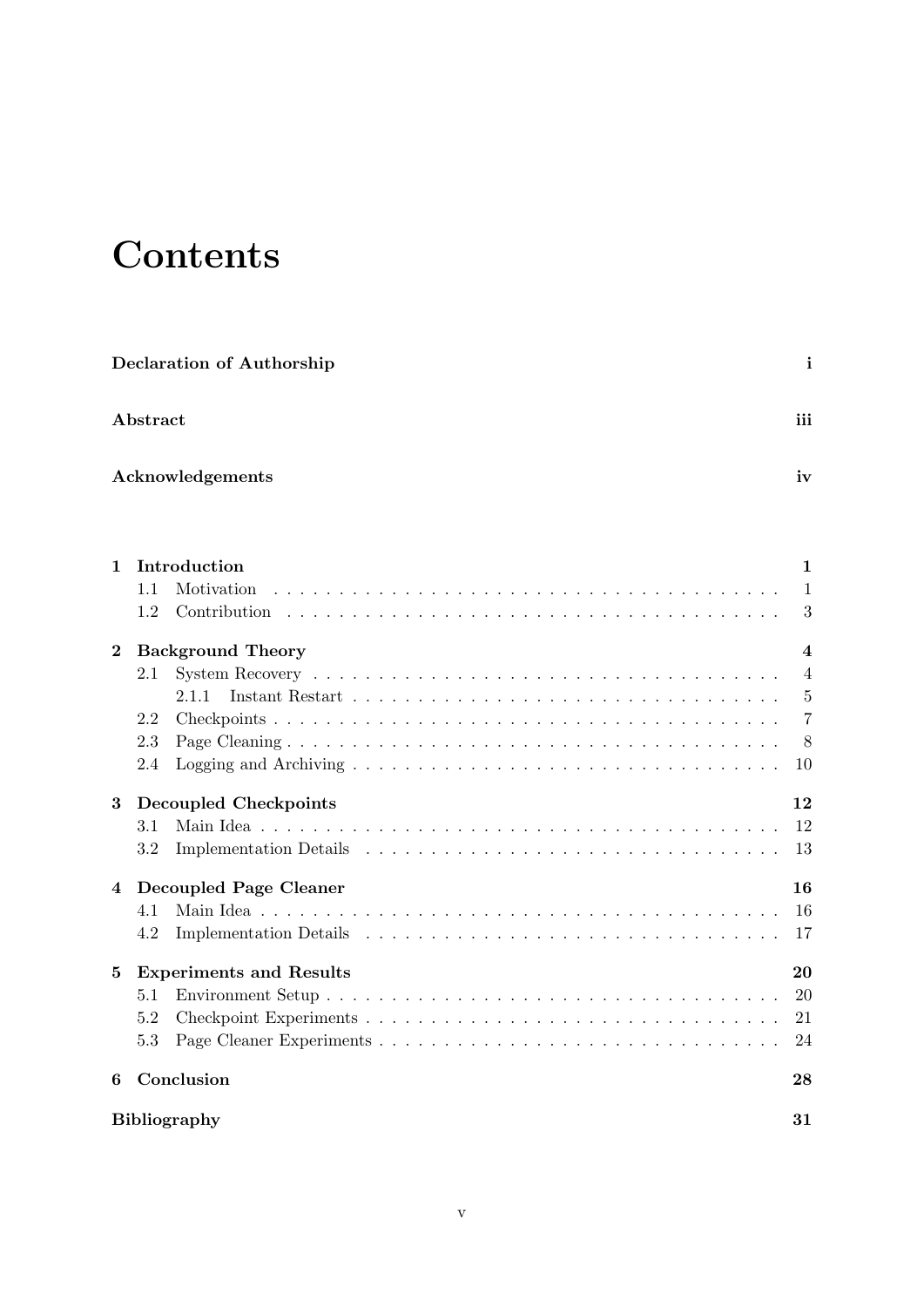Dedicated to Nelson and Suzana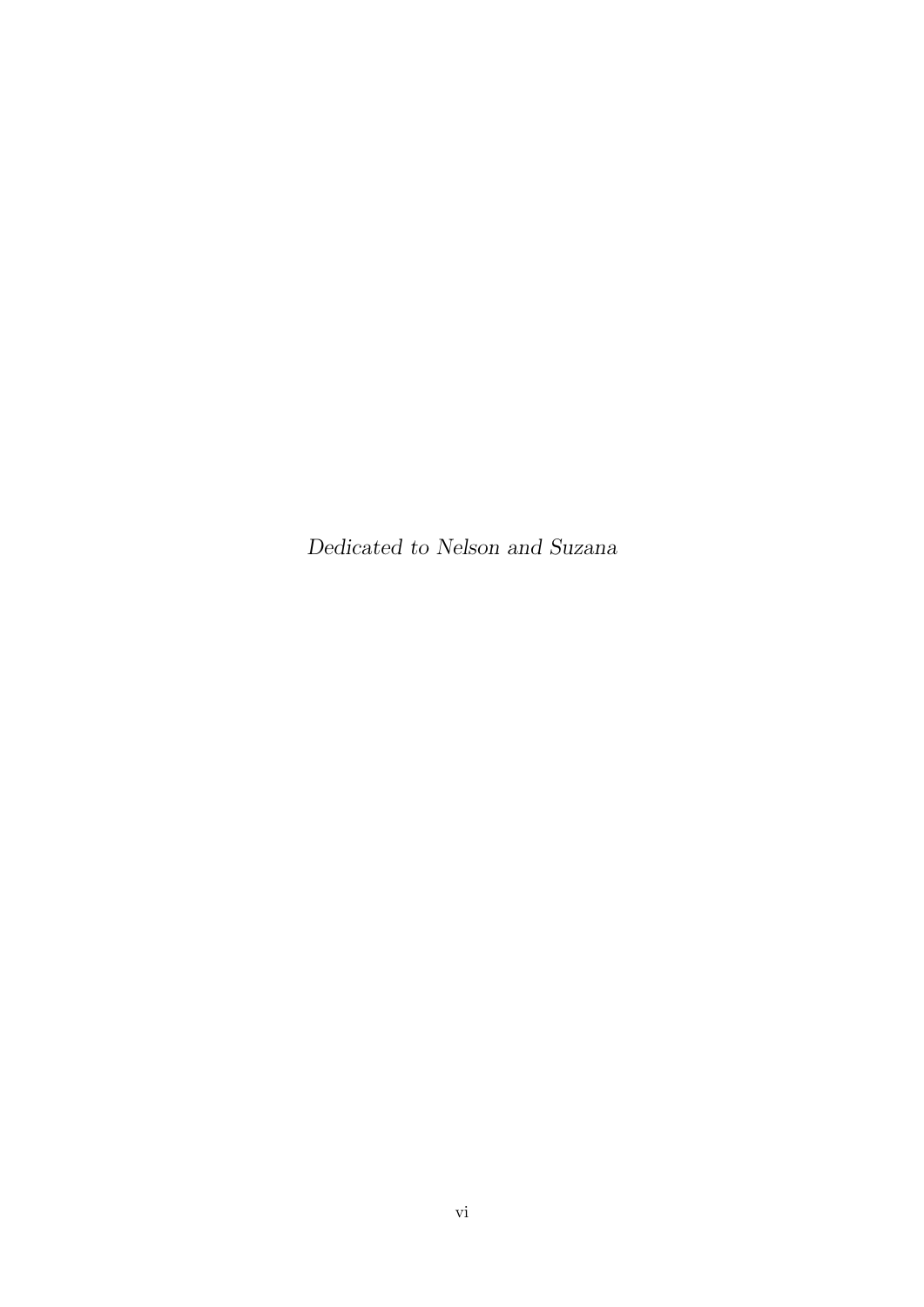## <span id="page-7-0"></span>Chapter 1

## Introduction

### <span id="page-7-1"></span>1.1 Motivation

The architecture of classical database systems was conceived in a time when the available amount of main memory was relatively small compared to the size of typical application working sets. Since these systems must be heavily optimized for the underlying hardware, the design had to consider frequent operations to persistent storage, taking into account the high latency of both commit operations and data accesses. However, advances in hardware technology usually require an adaptation of the existing software architecture in order to deliver optimal performance [\[1\]](#page-37-1).

One of the most important hardware improvements is the dramatically fall in the cost of volatile memory in comparison to 30 years ago, as seen in Figure [1.1.](#page-8-0) Therefore, nowadays, it is realistic to consider a scenario where most, if not all, data pages fit in the buffer pool and, consequently, there are fewer page reads and writes to persistent storage. Furthermore, the commit latency is drastically reduced, thanks to modern solid state drives which offer a much higher number of I/O operations per second when compared to classical hard drive disks. In this work, we reconsider the existing components of classical database architecture and chances for optimization in the context of persistence and system recovery.

We assume that even with large amounts of memory and most of transaction processing not requiring I/O operations, it is still desirable to keep an up-to-date version of database pages in persistent storage, in order to guarantee efficient system recovery in the case of a system failure. Most modern database systems rely on the write-ahead logging technique and implement the ARIES [\[2\]](#page-37-2) algorithm for system recovery. In order to improve recovery performance, regular checkpoints are taken. Checkpoints serve as the starting point for log analysis, the first phase of crash recovery. The more recently a checkpoint was taken, the less time the log analysis phase takes to complete in case of a failure. In addition to checkpoints, it is also common for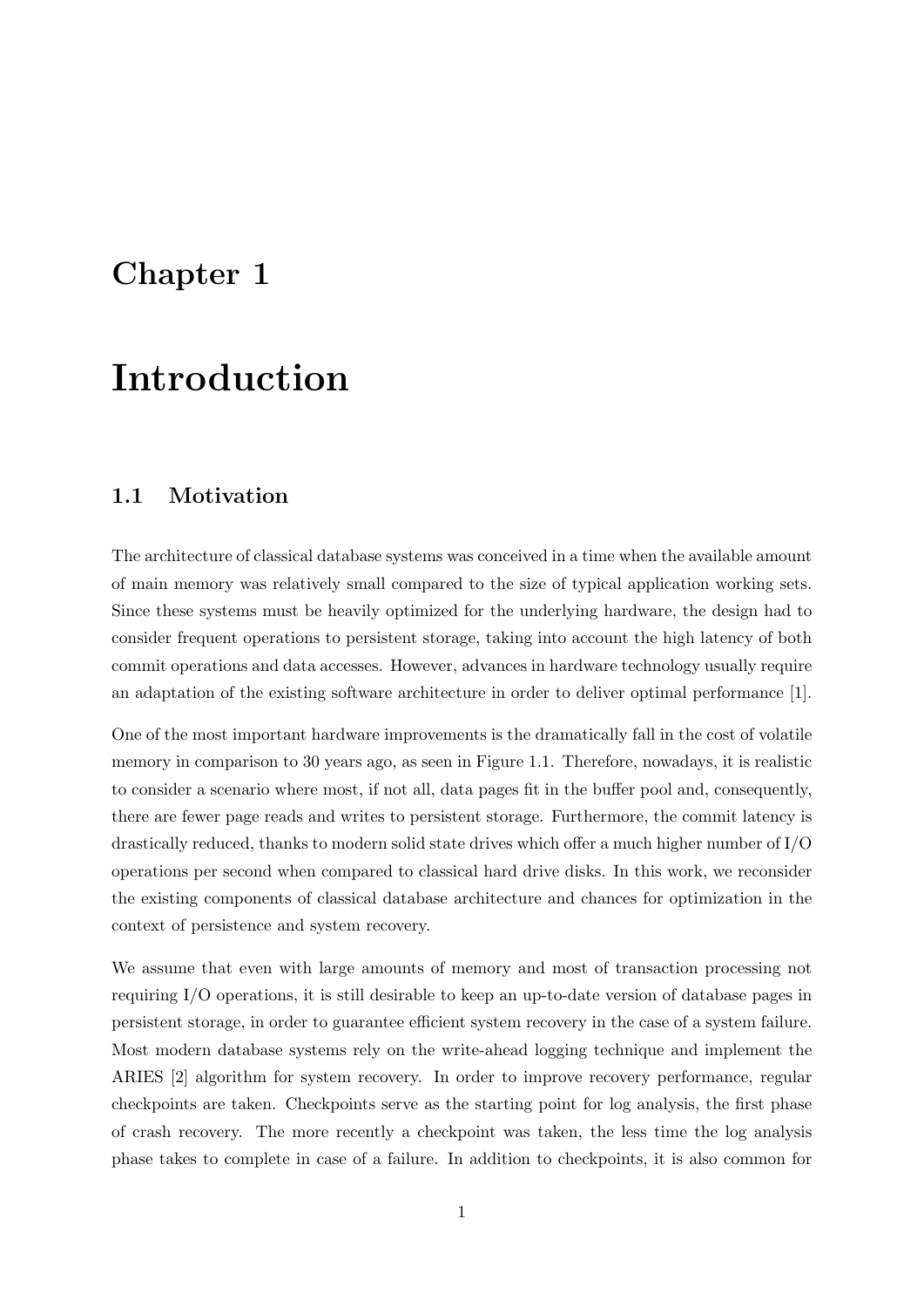<span id="page-8-0"></span>

FIGURE 1.1: The falling cost of memory [\[4\]](#page-37-3)

database systems to employ another background thread to periodically clean dirty pages by flushing them from the in-memory buffer pool to persistent storage. Consequently, since the REDO phase would require random reads, its cost is reduced by maintaining a low count of dirty pages [\[3\]](#page-37-4). In this work, we refer to both the checkpoint and the page cleaning in a general way as propagation services, in the sense that they propagate information from the main memory to persistent storage.

The problem is that such propagation services interfere and might disturb in-memory transaction processing, since they must inspect data structures and consequently acquire and release latches. Even if this interference might not be crucial to the performance of the whole system, it can be avoided. This behaviour is highly desirable, since in modern systems main-memory is abundant and page I/O is not the bottleneck any more, in-memory performance and scalability are crucial. For this reason, the "interference" we talk about becomes much more relevant. Furthermore, decoupling unnecessary coupled components in a system is not only a matter of performance, but it also offers benefits from the architectural design and code complexity point of view, since the in-memory structure implementation does not have to worry about a checkpoint possibly querying its state at an arbitrary point, for example. Therefore, the major goal of a decoupled design is to provide a higher degree of modularity and enable the reuse of the architectural components of a system.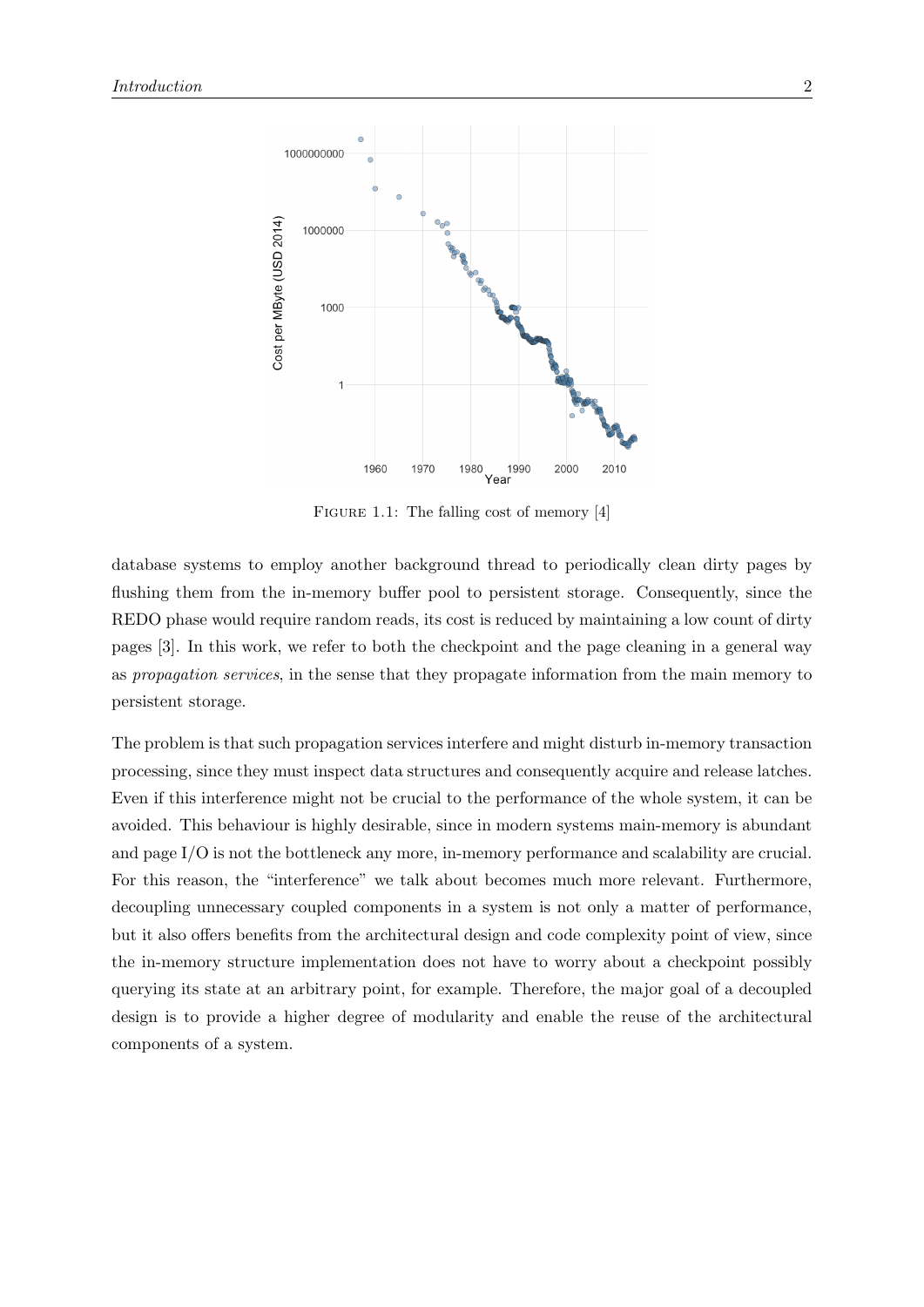<span id="page-9-1"></span>

Figure 1.2: Differences between classical and proposed architecture.

### <span id="page-9-0"></span>1.2 Contribution

The general contribution of this work is to propose an alternative architecture for propagation services in a database system. The main idea is to decouple all propagation aspects from inmemory database data structures (buffer pool, lock manager, transaction table) an rely solely on information from the log. Figure [1.2](#page-9-1) illustrates differences between the classical design and the proposed decoupled design.

The first contribution of the proposed architecture is to enable checkpoints to gather all required information solely by inspecting the log. The advantage is that it is not only made simpler by making use of the same existing logic behind log analysis, but it also implies less interference in in-memory processing, as mentioned above.

The second contribution is a decoupled implementation of a page cleaner. Besides also reducing the interference in the buffer pool, it can be combined with single-page recovery techniques [\[5\]](#page-37-5) that enable a set of interesting features for the recovery component of a database system, as discussed later in this thesis.

The remaining of this work is organized as follows. Chapter [2](#page-10-0) provides the background theory required for the further understanding of this work. The concept of checkpoints is discussed as well as relevant details about page cleaning, logging, log archiving, and ARIES system recovery. Chapter [3](#page-18-0) describes the requirements and implementations of a decoupled design for checkpoints. Differences, advantages, and problems faced are as well discussed. Chapter [4](#page-22-0) describes in detail a page cleaning service based on log replay. Limitations and important aspects are also discussed. Chapter [5](#page-26-0) defines the environment setup, and methodologies used for running the experiments. Also, the found results and findings are presented and discussed. as well as the results and findings. Finally, Chapter [6](#page-34-0) concludes this work by summarizing our contribution and providing guidelines for future work.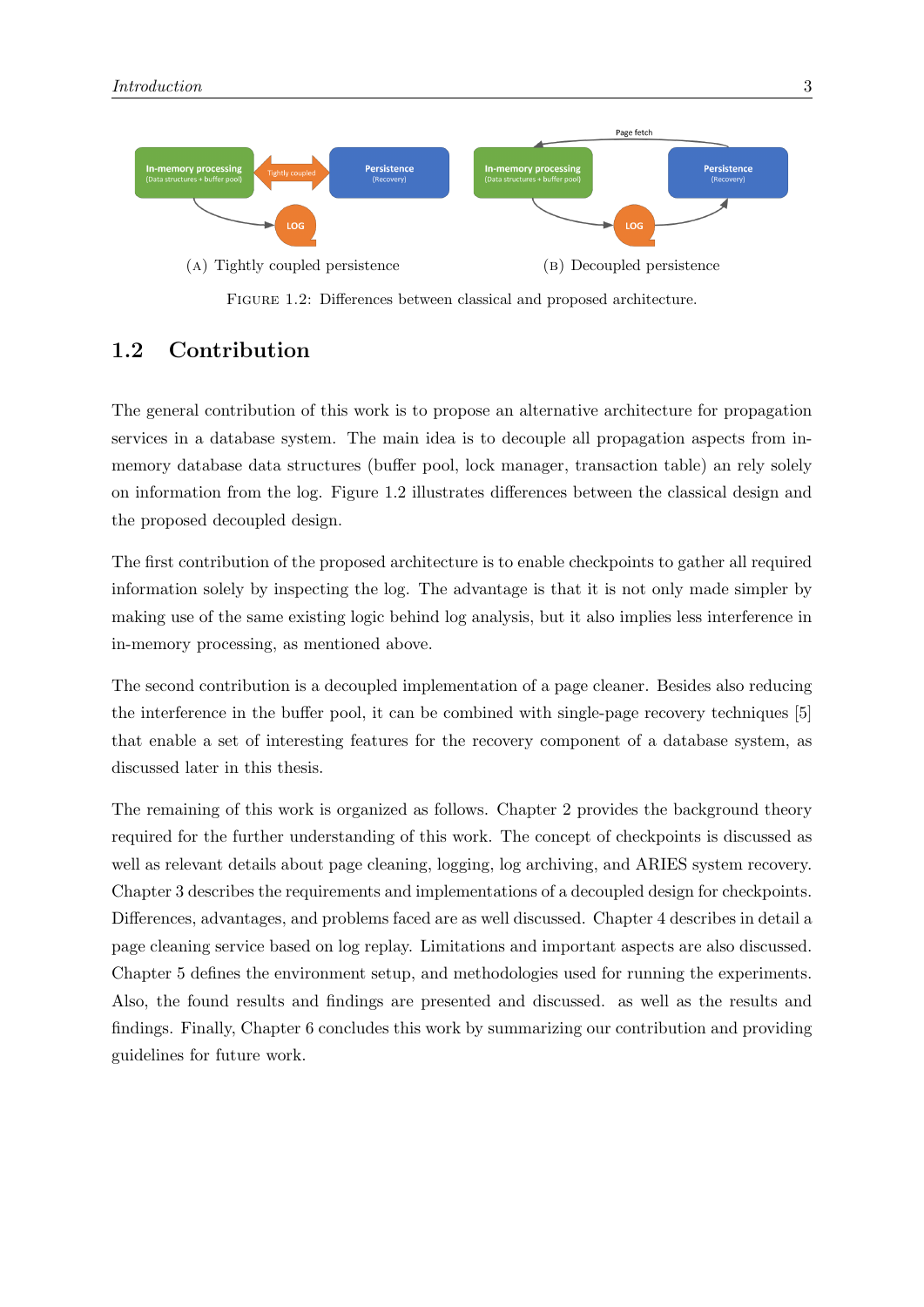## <span id="page-10-0"></span>Chapter 2

## Background Theory

### <span id="page-10-1"></span>2.1 System Recovery

In order to offer transaction atomicity and durability guarantees, i.e., the "A" and "D" of ACID, most modern database systems implement the write-ahead logging mechanism. The ARIES algorithm [\[2\]](#page-37-2) defines an efficient way to enable system recovery using write-ahead logging. In the case of a failure, the goal of system recovery is to re-establish the system as it was immediately before the failure happened.

Here we differentiate the concepts of *system state* and *database state*. The system state comprises information that does not refer directly to data contained in database pages. The states of inmemory data structures, e.g., which pages are present in the buffer pool, or which transactions are active in the transaction table, are part of the system state. The database state is then defined as all information that is contained in database pages. When a system failure occurs, all information on volatile memory is lost at restart, and the system recovery process kicks in. At the end of system recovery, both system state and database state are at the most recent consistent state.

The system recovery algorithm operates in three different phases: log analysis, REDO, and UNDO. Log analysis employs a forward-scan in the log to inspect log records in order to determine which pages were dirty and which transactions were active. Alternatively, a backward-scan could be employed to simplify the log-analysis algorithm. In this case, if a transaction commit log record is found, it is guaranteed that it is not a loser transaction and it is safe to ignore all the following log records referring to the same transaction. Independently of the scan direction, the information generated by the log analysis phase is the same and is then used by both REDO and UNDO phases.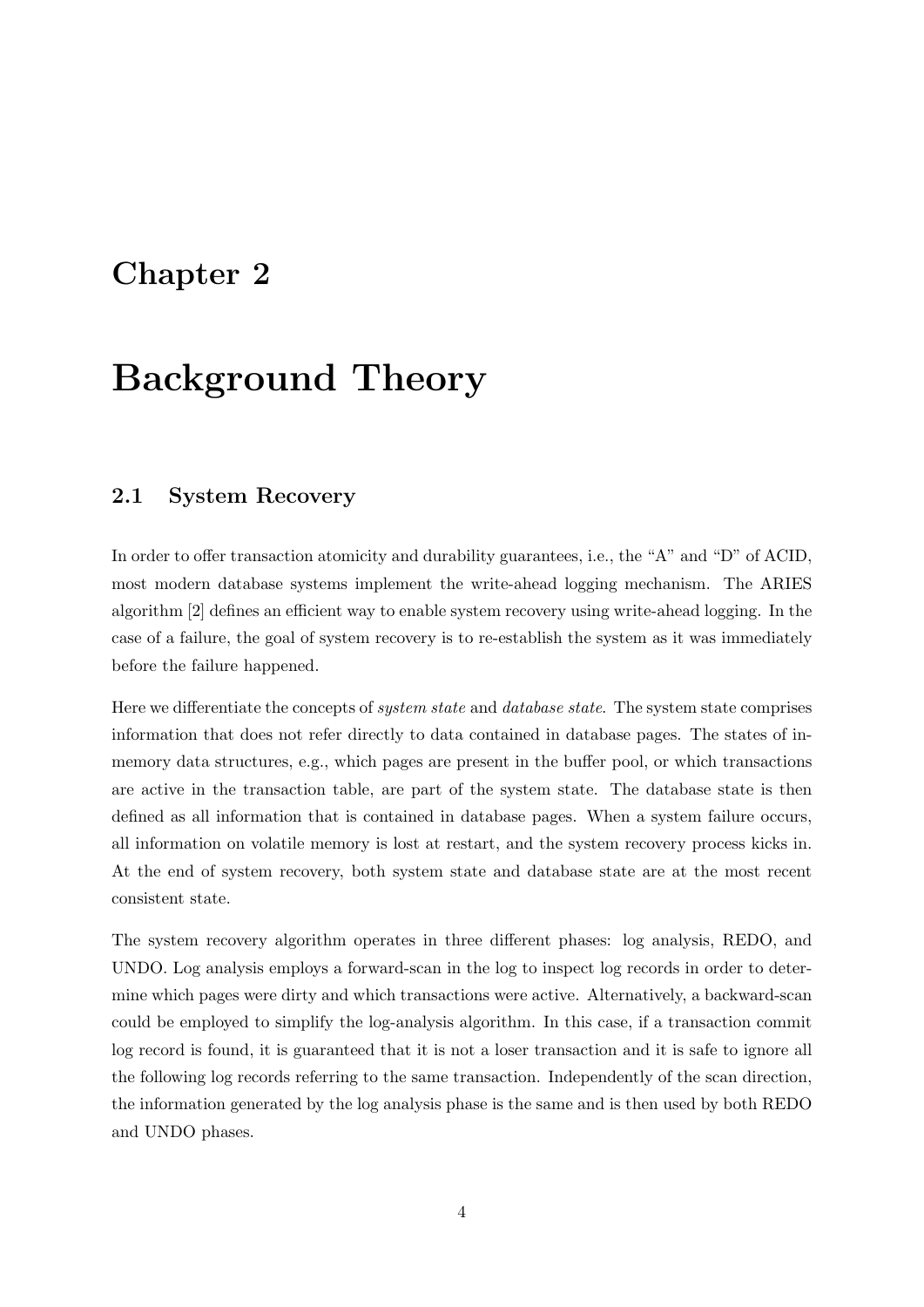

FIGURE 2.1: Phases of the recovery algorithm.

After log analysis, the REDO phase gets a list of which pages were dirty at the time of failure. Each entry in this list contains, besides the page identifier, also the DirtyLSN, i.e., the LSN of the log record of the oldest non-propagated update to that page. The oldest (minimum) DirtyLSN of all pages in the list defines the point where REDO has to begin a forward log-scan until the most recent log record. From there, all the log records that refer to updates to dirty pages are replayed.

Similarly, the UNDO phase gets a list of transactions active at the time of failure. As opposed to log analysis and REDO, UNDO employs a backward log-scan starting from the most recent log record. Each transaction in the list contains the FirstLSN, which refers to the LSN of the first log record of that transaction. The stop point of UNDO is determined based on the oldest FirstLSN among all active transactions. During the backward log-scan, each log record referring to a change made by an active transaction is undone and a compensation log record is generated. Figure ?? summarizes the behaviour of each phase after a system failure occurs.

It is important no note that during recovery the system is halted and not accepting transactions. Instant restart [\[6\]](#page-37-6) presents an alternative to the classical recovery algorithm mentioned above, enabling new transactions to be accepted as soon as the log analysis phase complete.

#### <span id="page-11-0"></span>2.1.1 Instant Restart

The main idea to open the system for new transactions while still doing recovery is to enable on-demand REDO and UNDO. In a first scenario, to open the system after REDO, we have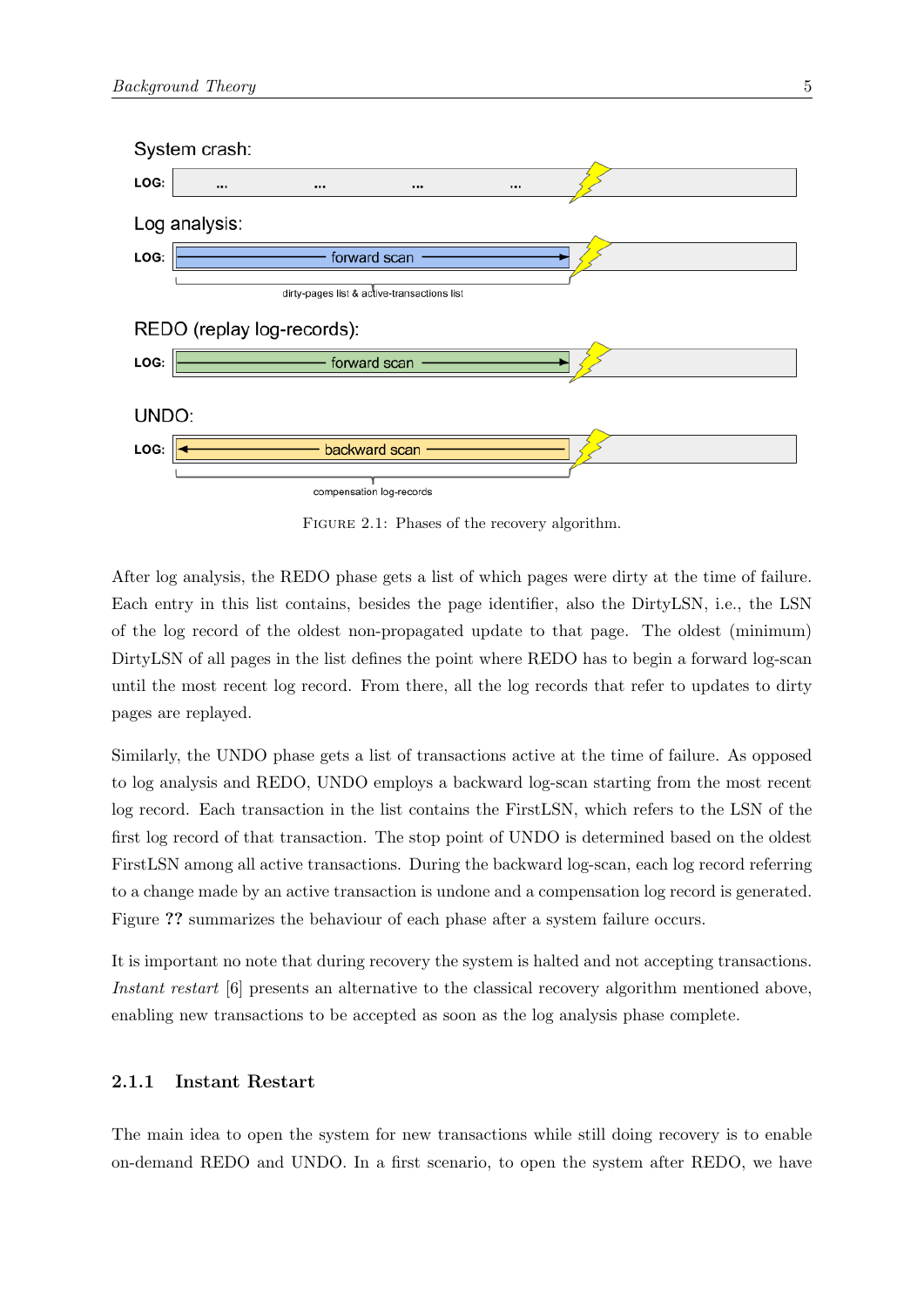<span id="page-12-0"></span>

FIGURE 2.2: The recovery algorithm

to enable UNDO to be performed by means of concurrent transaction roll-back instead of a log-based scan. In this case, the loser transactions to be rolled-back must reacquire their locks prior to UNDO in order to protect data from the new transactions. In the context of ARIES, such locks are collected during the REDO phase [\[2\]](#page-37-2). If a new transaction attempts to acquire a lock being held by one of the loser transactions, this would trigger the roll-back of the loser transaction by undoing its chain of log records.

In a more complete scenario, the system is opened for new transactions after log analysis. In order to do that, REDO must be able to be performed by means of on-demand single-page recovery. Similar to on-demand UNDO, whenever a new transaction tries to access a page that was dirty but is not yet recovered, the REDO of that single page is done by following the chain of log records referring to that same page. In this case, the locks required for on-demand UNDO must be reacquired during log analysis instead of REDO, as mentioned above. Figure [2.2](#page-12-0) illustrates the relation between the log and the phases of the recovery algorithm.

Finally, it is possible to note that the performance of system recovery is directly related to the log size, since it must be inspected many times. A system that has been running for hours and generated a large amount of log records could take at least some few hours to be recovered if the log was to be read from the very beginning. It is highly desirable to have mechanisms to speed up the phases of the system recovery process. This can be achieved by taking regular checkpoints, as discussed below.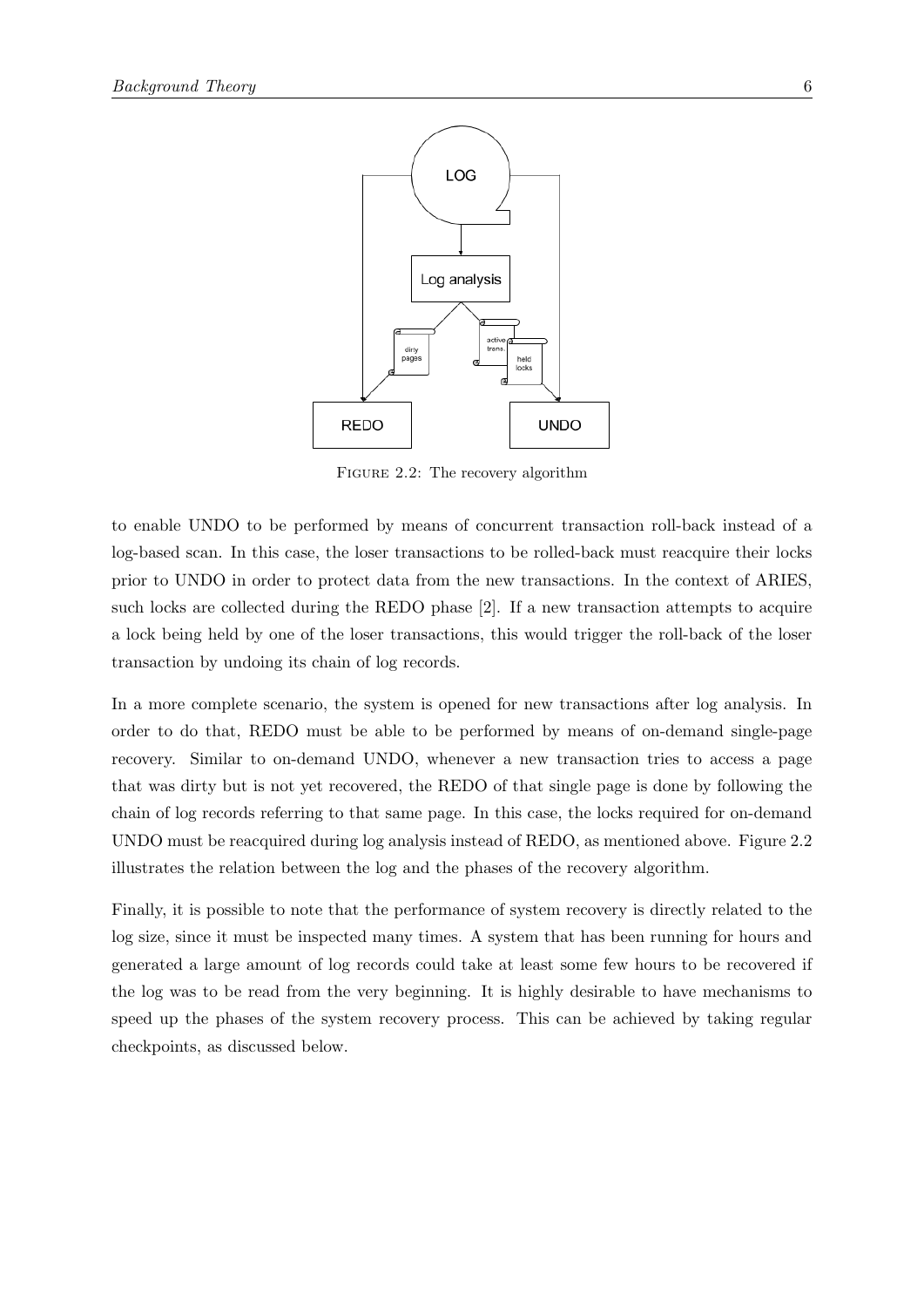<span id="page-13-1"></span>

FIGURE 2.3: Taking a checkpoint

### <span id="page-13-0"></span>2.2 Checkpoints

In a general way, a checkpoint could be defined as a relatively recent persistent copy of any information that serves as a basis for restart and enables a faster recovery process. The more recent a checkpoint was taken with relation to the system failure point in time, the less work is required for recovering the system. Thus, it is a good practice to take checkpoints regularly. In order to be more precise in the definition of a checkpoint, this work is going to follow the definition of *fuzzy checkpoints* as presented in [\[7\]](#page-37-7). Therefore, a checkpoint comprises relevant information that defines the system state, such as:

- list of which pages in the buffer pool are marked as dirty
- list of which transactions in the transactions table are currently active
- list of which locks in the lock table are currently being held

To take a checkpoint, a BEGIN CHECKPOINT log record is written to the log. Then, all the required information is gathered from the in-memory data structures and written to the log as checkpoint log records. An END CHECKPOINT log record is inserted to indicate that the checkpoint completed correctly. The information comprised by a checkpoint summarizes all the log records up to the point where the checkpoint was taken. Figure [2.3](#page-13-1) illustrates how checkpoint log records are organized among other log records.

After writing the END CHECKPOINT log record, the LSN of the BEGIN CHECKPOINT log record is written to a separated storage location. This is called the MasterLSN. Writing the END CHECKPOINT log record and updating the MasterLSN in the file do not have to be made as single atomic-operation. In case of system failure in between, the only consequence is that the log-analysis phase will start from an older checkpoint, and the completed and most recent one is going to be ignored. Saving the MasterLSN is not required if log analysis employs a backwardscan (as mentioned above), since it is always possible to find the most recent checkpoint.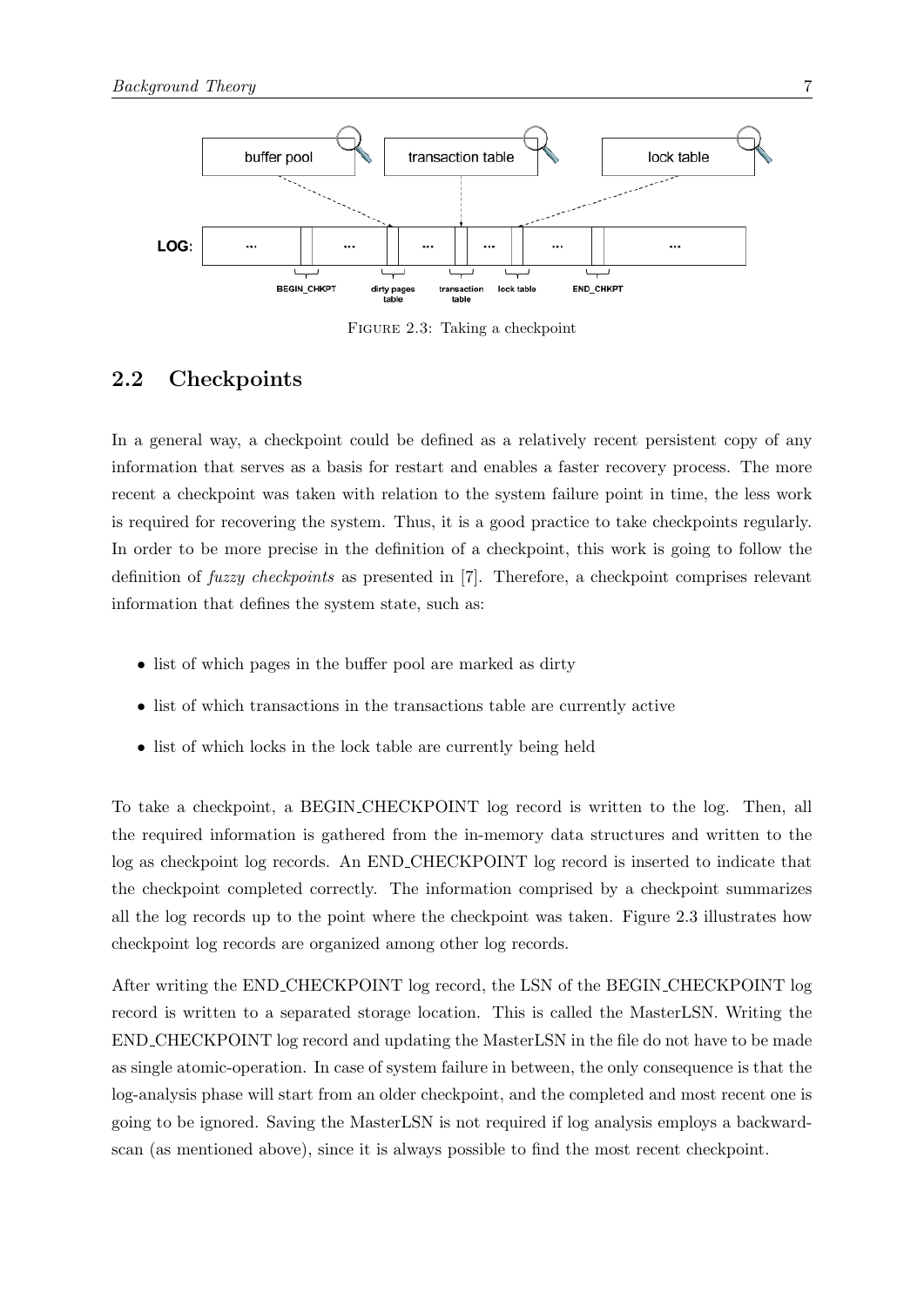It is important to note that the checkpoint information is being gathered while transactions are still running, i.e., the system is not halted for this purpose. As a consequence, a fuzzy checkpoint does not necessarily represent any system state that existed at some point in time. For example, a checkpoint might indicate that transactions A and B are active, but while the checkpoint was being taken the transaction A committed and transaction B started, meaning there was no point in time that transaction A and B were both active at the same time.

After a failure and during system restart, the log-analysis phase retrieves the MasterLSN from the determined storage location and starts a forward scan from there up to the end of the log. During the scan, the log records are analyzed in order to update the system state defined by the last completed checkpoint and bring it to the system state exactly before the failure occurred. Therefore, it is not a problem for the checkpoint itself not being consistent, since all eventual inconsistencies are updated when analyzing the following log records. It is also worth mentioning that, in the best case scenario, a checkpoint was successfully taken exactly before the system failure and the only work the log-analysis phase will have is to scan the log for reading the checkpoint log records.

Finally, by our definition, a checkpoint does not directly flush any dirty pages from the buffer pool to persistent storage. The only concern of a checkpoint is to reduce the time spent doing log analysis, having no direct impact in the performance of other recovery phases. In order to improve the performance of REDO, it is required to maintain a low count of dirty pages in the buffer pool. This is addressed by the page cleaner service, as discussed in the next section.

#### <span id="page-14-0"></span>2.3 Page Cleaning

The REDO phase is responsible for replaying log records that refer to pages marked as dirty in the buffer pool at the moment of system failure. Therefore, the amount of work to be processed by REDO is directly related to two aspects: (1) the amount of dirty pages in the buffer pool at the moment of failure and (2) how old the version of the persistent copy of a page is (the older it is, the more log records must be replayed to bring the page to its most recent state).

There are three situations in which pages are flushed from the buffer pool into persistent storage. First, if a dirty page is picked for eviction, it is flushed to persistent storage in order to free space for fetching the new page. Second, considering systems with large buffer pool, the process of evicting a dirty page tends to happen less frequently. Thus, regularly flushing dirty pages at appropriate points is beneficial for reducing REDO time in case of a system failure. Third, at normal system shutdown, it is desirable to flush all dirty pages to avoid any recovery at the next start up.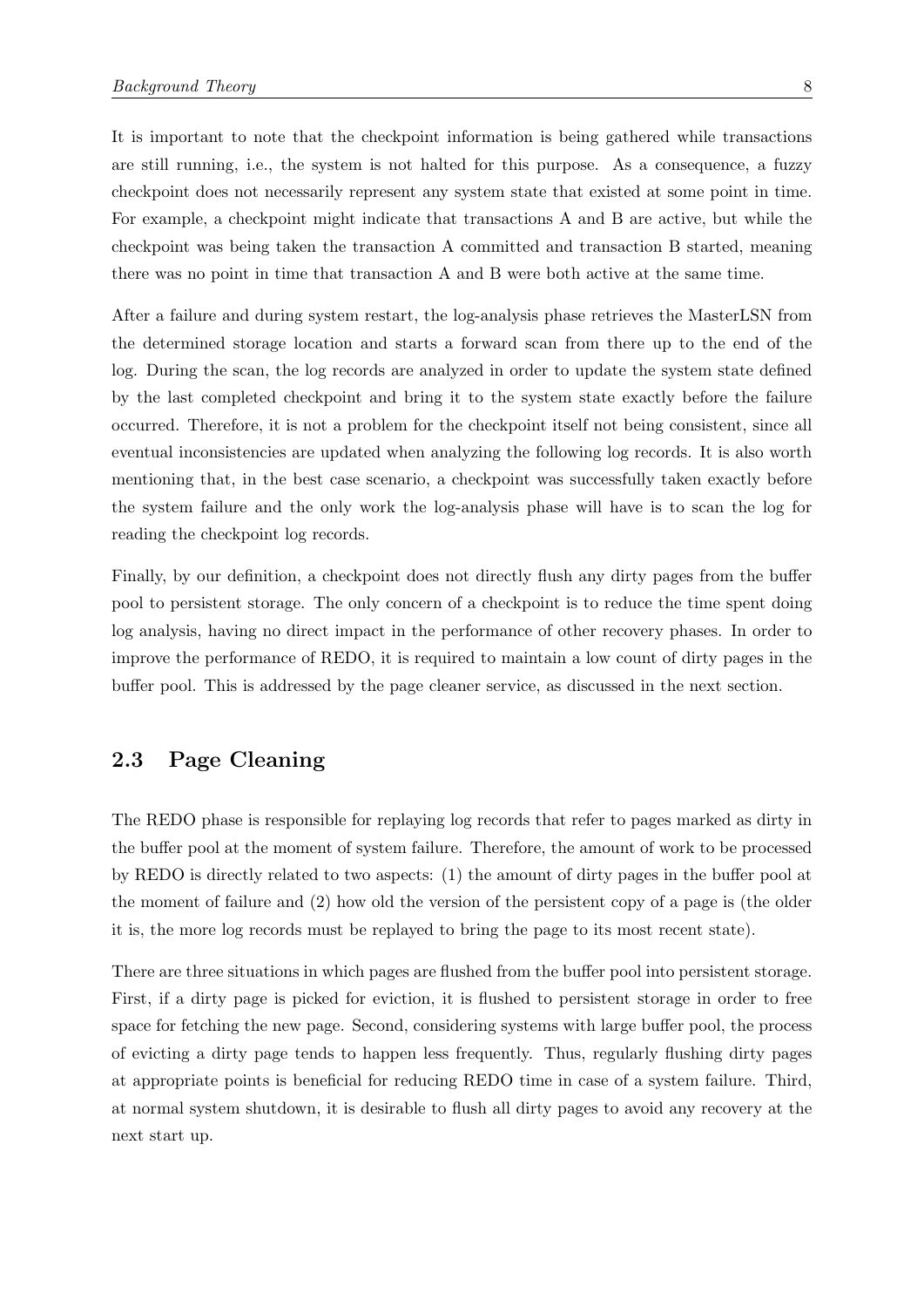<span id="page-15-0"></span>

FIGURE 2.4: Page cleaner execution steps.

Most modern database systems implement a page cleaner service running as a background thread to handle all these situations. In other words, the task of flushing a page is always delegated to the page cleaner service. This page cleaner can be either pro-actively activated or receive asynchronous activation signals at points the database system considers cleaning would be appropriate considering event-based policies [\[8\]](#page-37-8). In addition to "when" pages should be cleaned, the page cleaner should also determine which pages to clean. Different policies can be applied here as well, such as flushing older pages or hot pages first. Analyzing such policies, however, is not in the scope of this thesis [\[8\]](#page-37-8).

Once it is activated, the page cleaner iterates over the buffer pool, acquiring shared latches at each page in order to analyze its contents and determine if the page should be cleaned, i.e, flushed to persistent storage. Pages picked to be cleaned are then copied to an internal "candidates" buffer and the shared latch is released. The pages in the cleaning buffer are then sorted by their page identifier, in order to enable sequential writes. Once again, the cleaner tries to acquire a shared latch for the pages in the buffer pool to be cleaned and, if succeeded, copies the most recent version of the page to a flush buffer to be written to persistent storage. After the write buffer is flushed, the cleaner must once again attempt to acquire shared latches on the pages just flushed and mark them as clean, in case there are no further changes. Figure [2.4](#page-15-0) illustrates these steps in the order they happen.

Finally, it is important to note that the main purpose of the page cleaner is to reduce the amount of dirty pages in the buffer pool, consequently reducing the amount of work required by the REDO phase in the case of a system failure.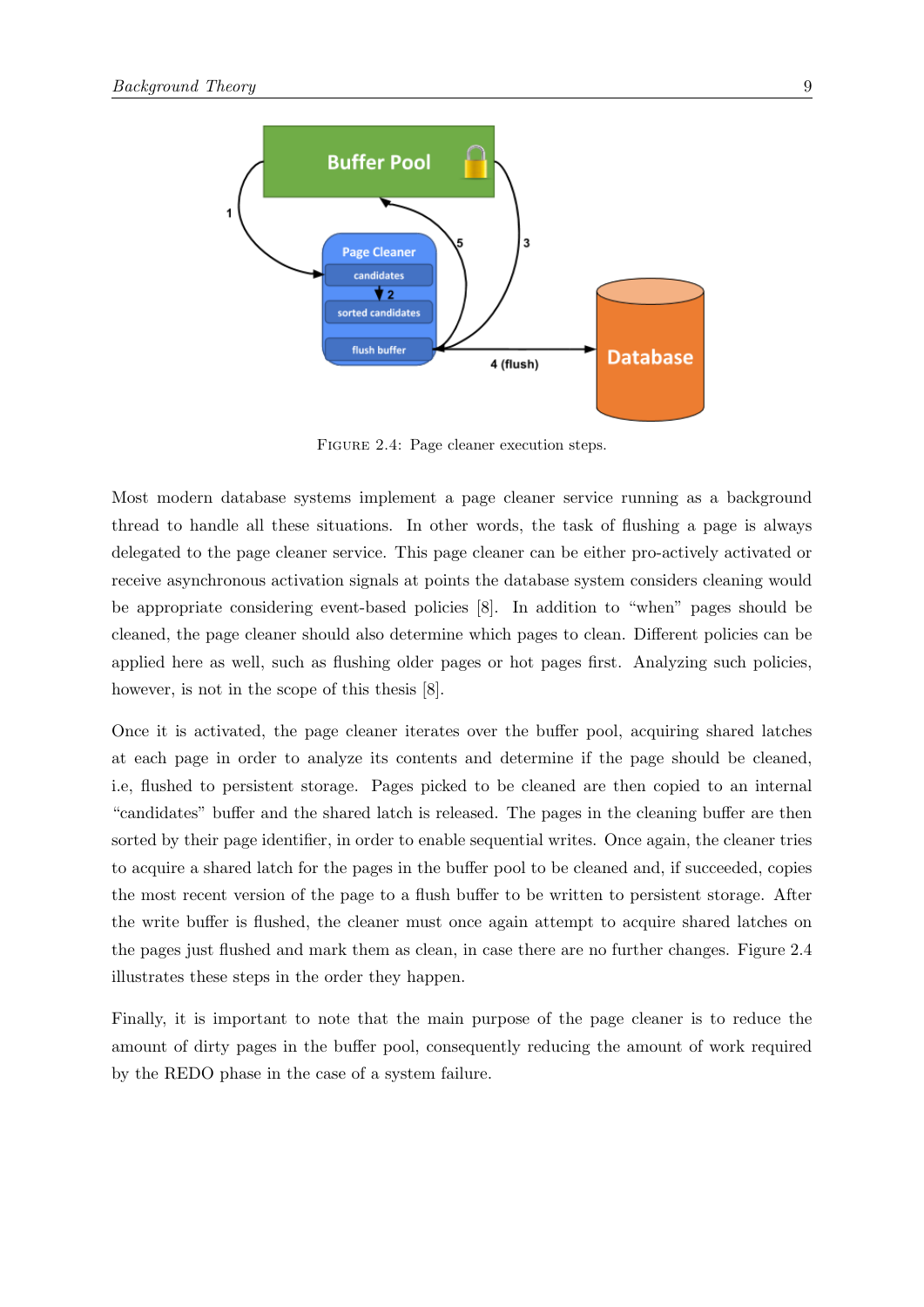#### <span id="page-16-0"></span>2.4 Logging and Archiving

In database systems implementing write-ahead logging, the latency of the log device has direct impact on the transaction throughput. Therefore, in order to enable better performance, latency-optimized stable storage (such as SSDs) for the recovery log is usually employed. The problem is that latency-optimized devices have a much higher capacity/cost ratio in comparison to storage devices such as hard drives. Furthermore, it becomes expensive to keep old log records in a latency-optimized device, even more if we consider that most of these log records are unlikely to be needed. In order to avoid the temporary log device to fill up, log records are moved to a *log archive* in a cost- and capacity-optimized, long-term stable storage device. The latency of the log archive device is not critical for the system performance, since archived log records tend to be needed only in the context of restoring the main storage device after a media failure.

Instead of simply moving the log records from the temporary log to the log archive, it is possible to organize them in a more convenient way. In order to enable a single-pass restore of a storage device after a media failure [\[9\]](#page-38-0), when moving the log records to the archive, they are sorted by page identifier using an external merge sort operation. As a result, the log archive is said to be partially sorted. In other words, the log archive comprises a set of runs, where each run contains log records in a certain log sequence number interval and the log records within a run are primarily sorted by its page identifier.

Besides that, only log records with page identifier, i.e., those representing modifications, are selected for archiving. In other words, only page-update log records are archived. This is aligned with the assumption that the log archive only supports REDO, whereas UNDO relies on the recovery log.

Finally, even in the log archive, accessing random log records to perform log replay might result in too many I/O operations. However, due to the partially-sorted organization of the log archive, it is possible to have much faster indexed access to the desired log records. Figure [2.5](#page-17-0) illustrates the idea behind the described log archive. With efficient access to log records and support for REDO, the log archive has the potential to be used in the REDO phase of restart, rather than only for restore. This assumption becomes the main idea for enabling a decoupled page cleaner service, as later described in this work.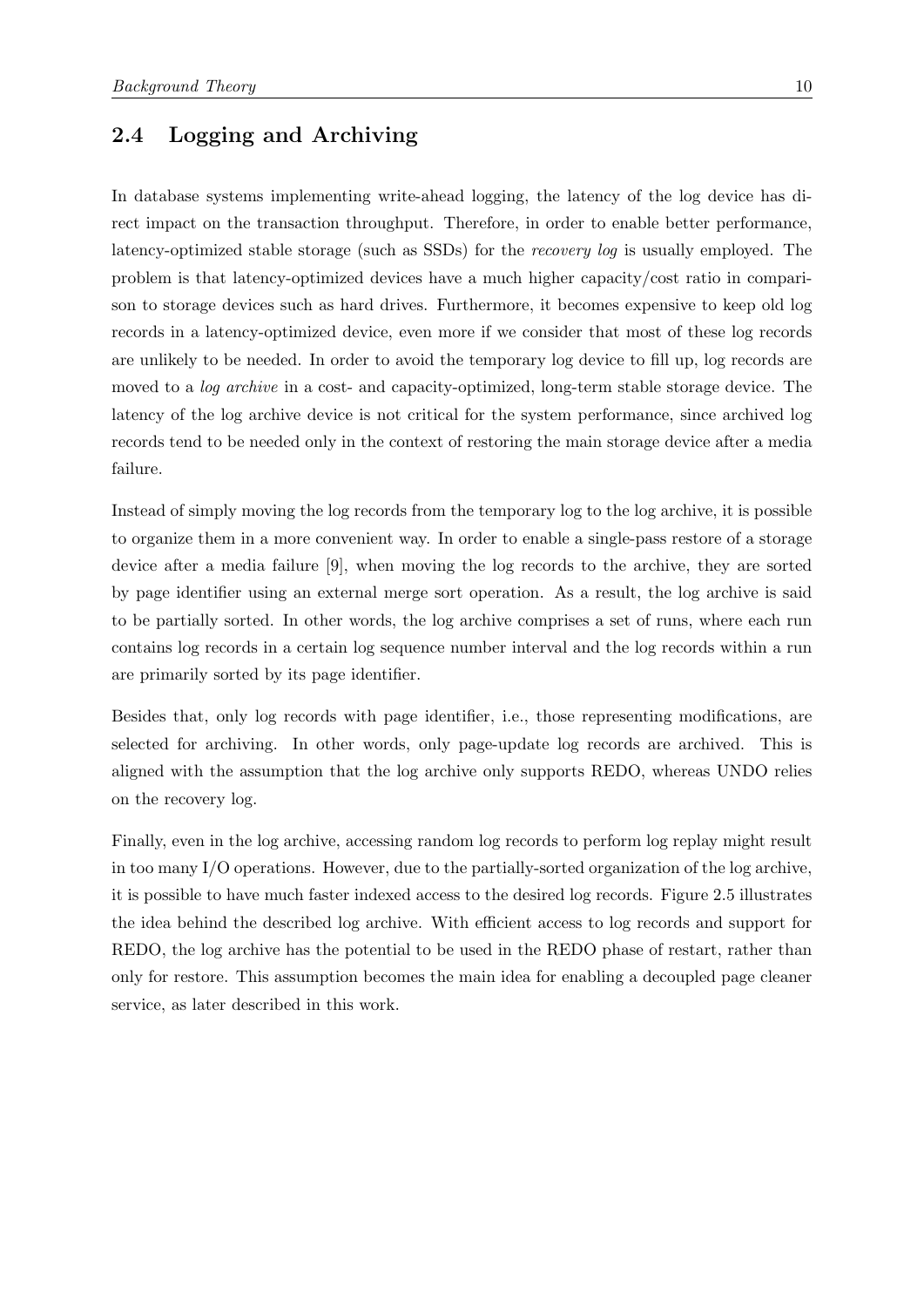<span id="page-17-0"></span>

FIGURE 2.5: Partially-sorted Log Archive.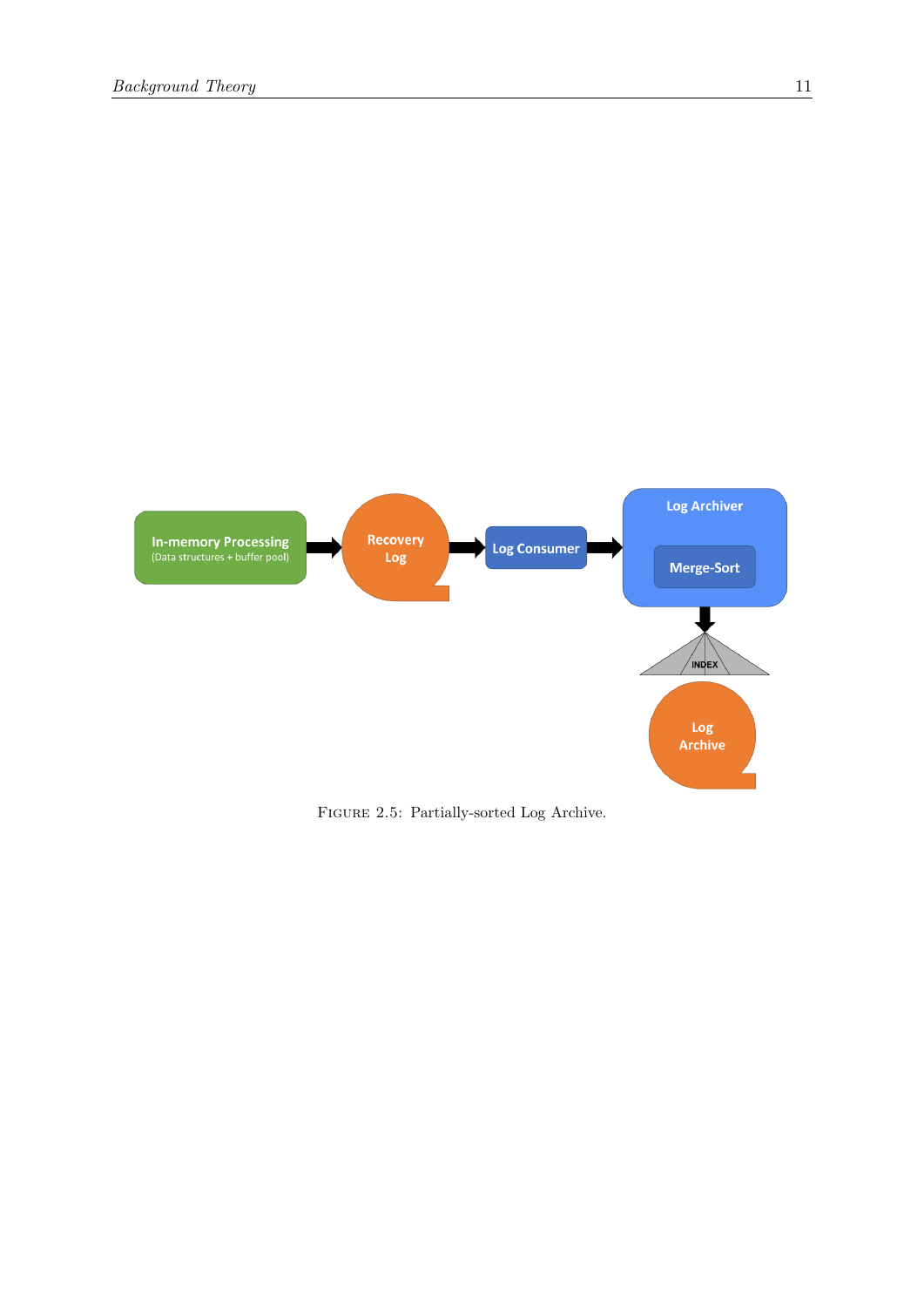### <span id="page-18-0"></span>Chapter 3

## Decoupled Checkpoints

### <span id="page-18-1"></span>3.1 Main Idea

As mentioned in Section [2.2,](#page-13-0) the main purpose of the log analysis phase is to simply update the system state contained in the most recent checkpoint by analysing the log records after the begin checkpoint. When a request for taking a checkpoint is made, an in-memory object that represents the system state is instantiated. The basic structure of this object is as follows:

```
struct chkpt_t{
    uint64_t begin_lsn;
    uint16_t next_volume_id;
    map<...> mounted_devices_table;
   map<...> dirty_pages_table;
   map<...> acquired_locks_table;
   uint64_t youngest_transaction_id;
   map<...> active_transactions_table;
};
```
The idea behind a decoupled checkpoint is to use the same logic behind log analysis to populate the checkpoint object itself, instead of querying in-memory data structure for the required information. In other words, the log analysis phase of system recovery is modified to generate a checkpoint object representing the most recent system state. Figure [3.1](#page-19-1) illustrates the basic difference between the classical checkpoint and the decoupled checkpoint. The main motivation here is that, as minimal as it may be, any interference in the data structures caused by the process of taking a checkpoint can be completely avoided. However, since it is desirable to re-use the same logic of log analysis, some important differences must be considered. This differences are discussed in the next section.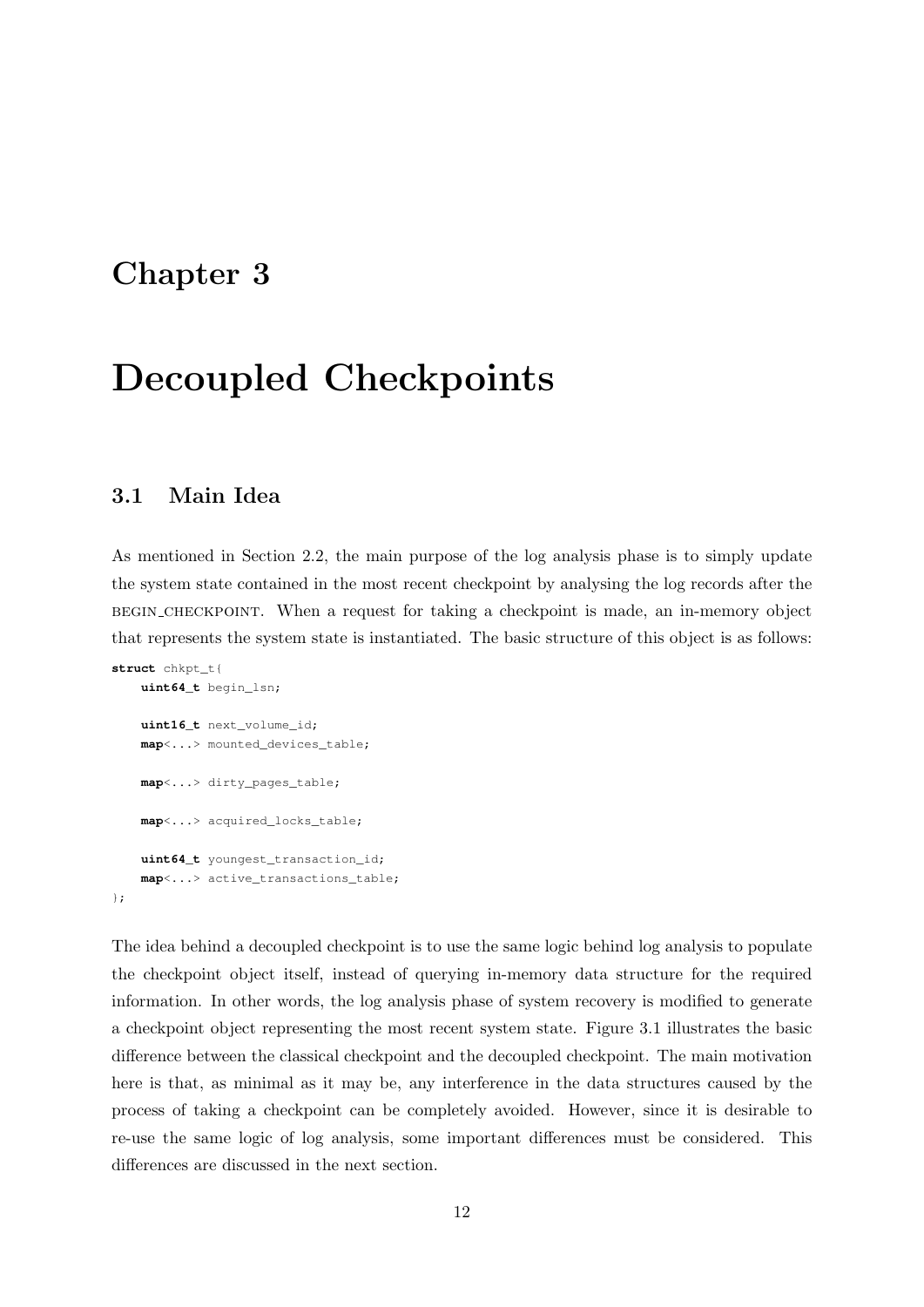<span id="page-19-1"></span>

Figure 3.1: Differences between classical checkpoint and decoupled checkpoint.

### <span id="page-19-0"></span>3.2 Implementation Details

First, every time a classical checkpoint is taken, is it completely independent from information contained in older checkpoints, since it only relies on information extracted from the in-memory data structures. However, when a decoupled checkpoint is being taken, since the algorithm is the same as log analysis, it relies on information contained in the previous checkpoint to capture the current system-state. This introduces the limitation that, when taking a new decoupled checkpoint, the previous completed checkpoint must always be in the log. Even if checkpoints are taken regularly and it is unlikely that reclaiming log space would erase the previous completed checkpoint, our design assumes that the log space reclamation policy guarantees that such situation does not happen.

Second, when log analysis is scanning the log for recovery, the system is halted and no log records are being generated. Thus, it is possible to scan the log until the end, even though this is not true when taking a checkpoint. Therefore, an upper-limit for the forward-scan must be defined to indicate where the log analysis should stop. This is simply solved by using the begin checkpoint of the checkpoint currently being taken as the upper limit. It is possible to conclude that, as in a classical checkpoint, a decoupled checkpoint will summarize all log records that happened before its BEGIN\_CHECKPOINT log record. Figure [3.2](#page-20-0) illustrates this idea.

Third, since a classical checkpoint inspects the buffer pool, it is able to implicitly determine which pages were cleaned between one older checkpoint and the current one. Decoupled checkpoints have no way to determine if a dirty page was cleaned. Thus, in order to enable a decoupled checkpoint, it is necessary to log page flush operations to indicate which pages were cleaned. Furthermore, the decoupled checkpoint implementation is orthogonal to the direction of the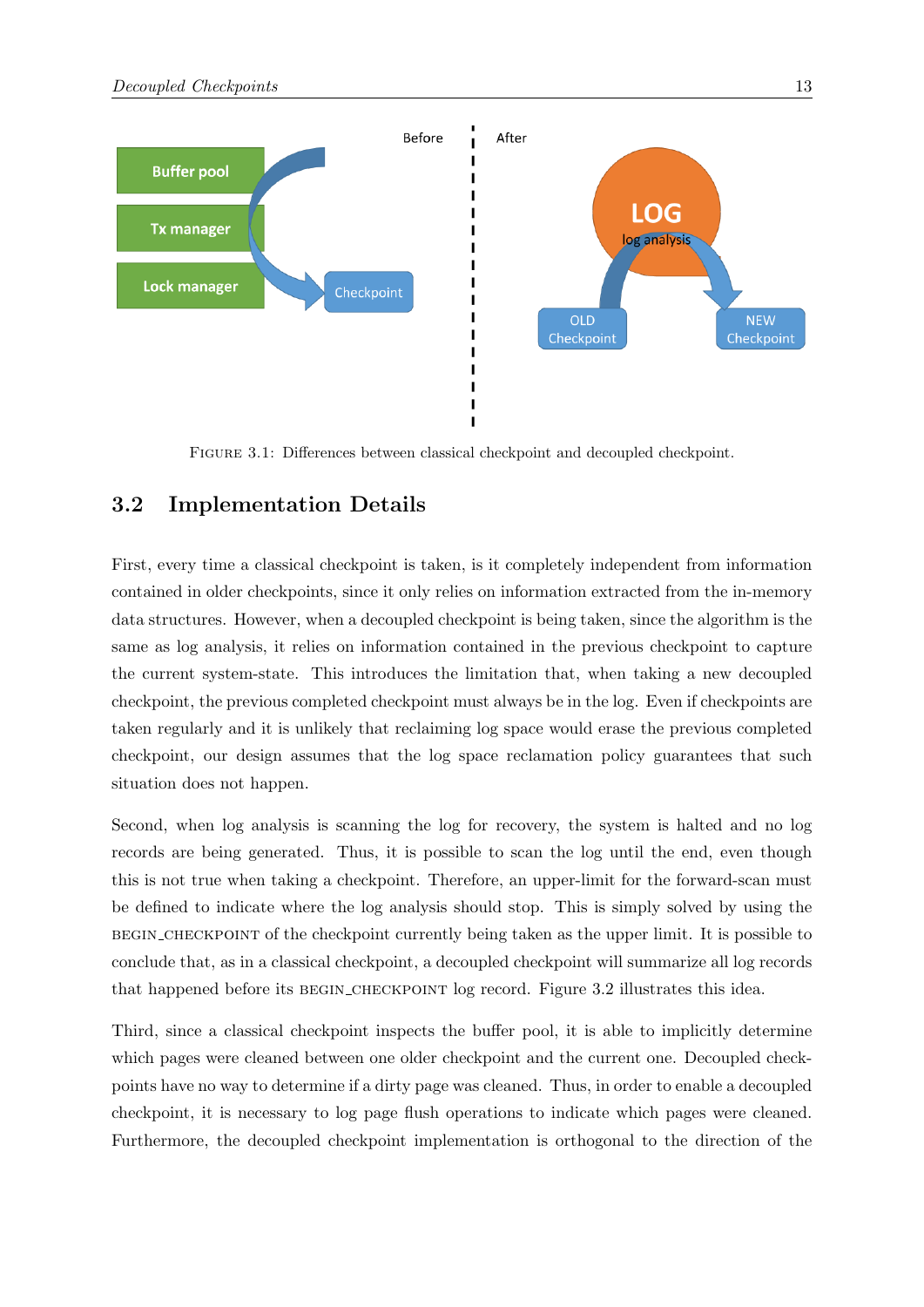<span id="page-20-0"></span>

FIGURE 3.2: Log-based decoupled checkpoint.

scan employed by log analysis. However, backward log analysis could benefit from these pagewrite log records in a similar way it does from transaction-commit log records, as mentioned in Section [2.1.](#page-10-1) If a page-write log record is found, it is guaranteed that the page was flushed at that moment and it is safe to ignore any older log record referring to updates to that same page. It is assumed, for simplicity, that log analysis employs the classical forward scan.

Also, it is important to mention that when taking a decoupled checkpoint, only the information from the temporary log is read, not the log archive. Reading this information is done in a buffered way, in order to avoid reading one log record at a time and provoke too many I/O operations. Classical checkpoints, on the other hand, do not require any I/O. In terms of decoupled architecture, it is possible to abstract the interactions between components of a database system to a producer-consumer pattern. In this abstraction, it is considered that inmemory transaction processing produces log records which can then be consumed by services such as the log archiver and decoupled checkpoint. Figure [3.3](#page-21-0) illustrates this abstraction.

Since the process of taking a decoupled checkpoint is basically the same as log analysis, the longer the elapsed time from the last checkpoint, the more time is required for taking a new decoupled checkpoint. Furthermore, even if more CPU time is required for analysing the log, our assumption is that in most modern database systems CPU tends to be idle most of the time, due to aspects such as lock contention. Finally, modern database systems tend to have very large memory and run thousands of transactions per second, implying that the in-memory data structures (buffer pool, transactions table, locks table) tend to be larger. The possible slowest performance and additional CPU time are prices worth paying for generating no interference with the processing in these in-memory data structures.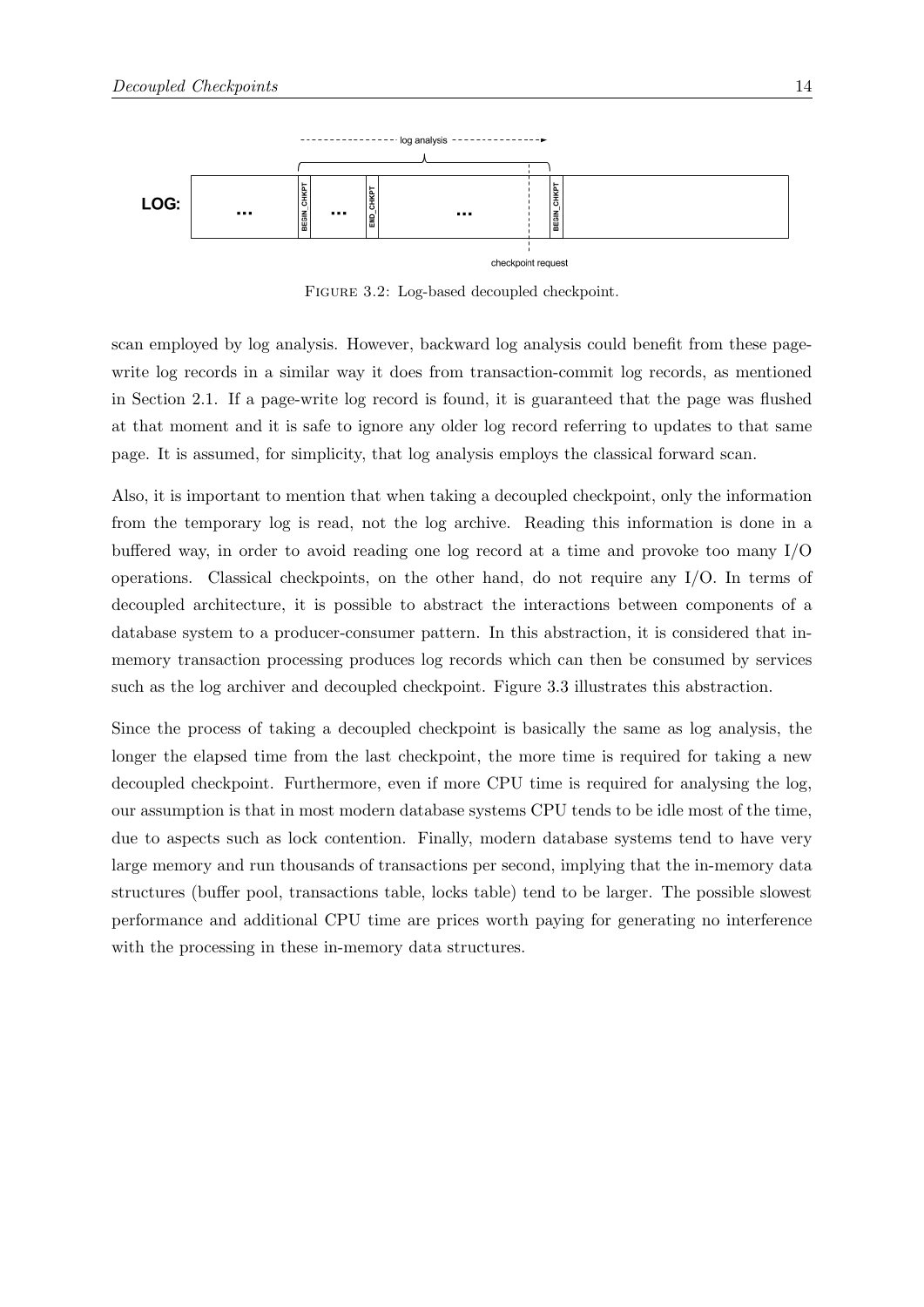<span id="page-21-0"></span>

FIGURE 3.3: Producer-consumer abstraction.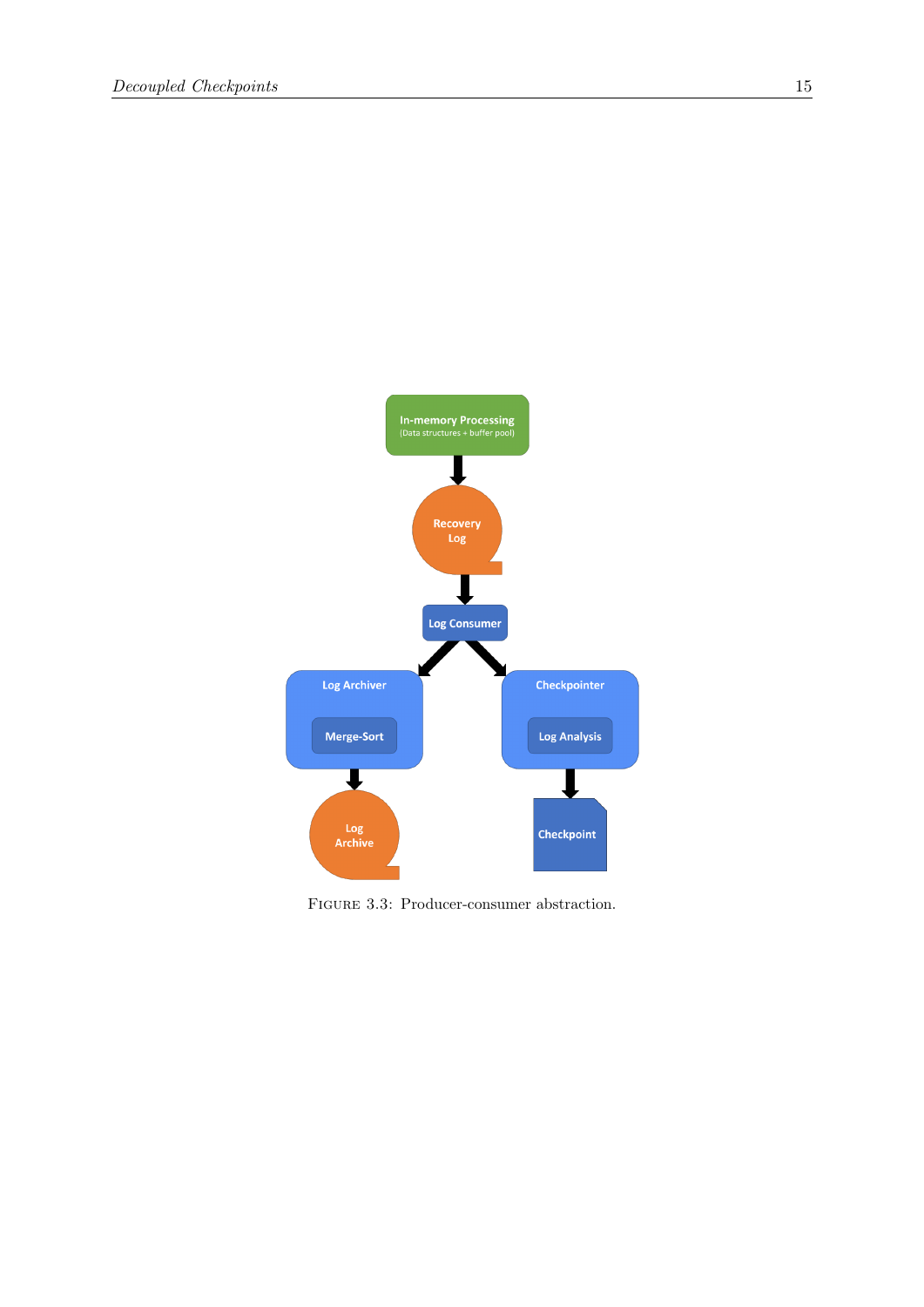### <span id="page-22-0"></span>Chapter 4

## Decoupled Page Cleaner

#### <span id="page-22-1"></span>4.1 Main Idea

As mentioned in Section [2.3,](#page-14-0) there are many different situations where flushing a database page from memory to persistent storage might be required. In any of these situations, the task of writing the pages is delegated to a page cleaner service. Considering a scenario where the whole working set fits in main memory, there are no misses in the buffer pool and no need for page eviction. Therefore, the only I/O operations to the database device made by the cleaner service are related to periodically cleaning dirty pages in order to reduce REDO time during system recovery in case of a failure. Hence, with the ultimate goal of reducing REDO-time, it is desirable for the cleaner service to be constantly active and keep as many clean pages as possible in the buffer pool.

The problem is that, in order to flush pages, the cleaner service requires direct access to the buffer pool data structure, as well as unnecessarily complicated latching schemes. If the page cleaner service is too aggressive, it might generate too much interference (mainly in hot pages) and consequently harm the transaction activity. Hence, it is highly desirable to reduce any interference with in-memory data structures while enabling the page cleaner to run as aggressively as required.

A decoupled page cleaner achieves that by asynchronously replaying the generated log records to pages on persistent storage, without requiring any access to the page images in the buffer pool. In more details, the decoupled page cleaner fetches pages from the database device into its own cleaning buffer. Then, log records related to the pages in the cleaning buffer are replayed in order to bring them to a more recent state (not necessarily the most recent state). Once all the log records referring to these pages were replayed, they are flushed from the cleaning buffer back to persistent storage. In other words, the decoupled page cleaner fetches pages from persistent storage and executes REDO on them.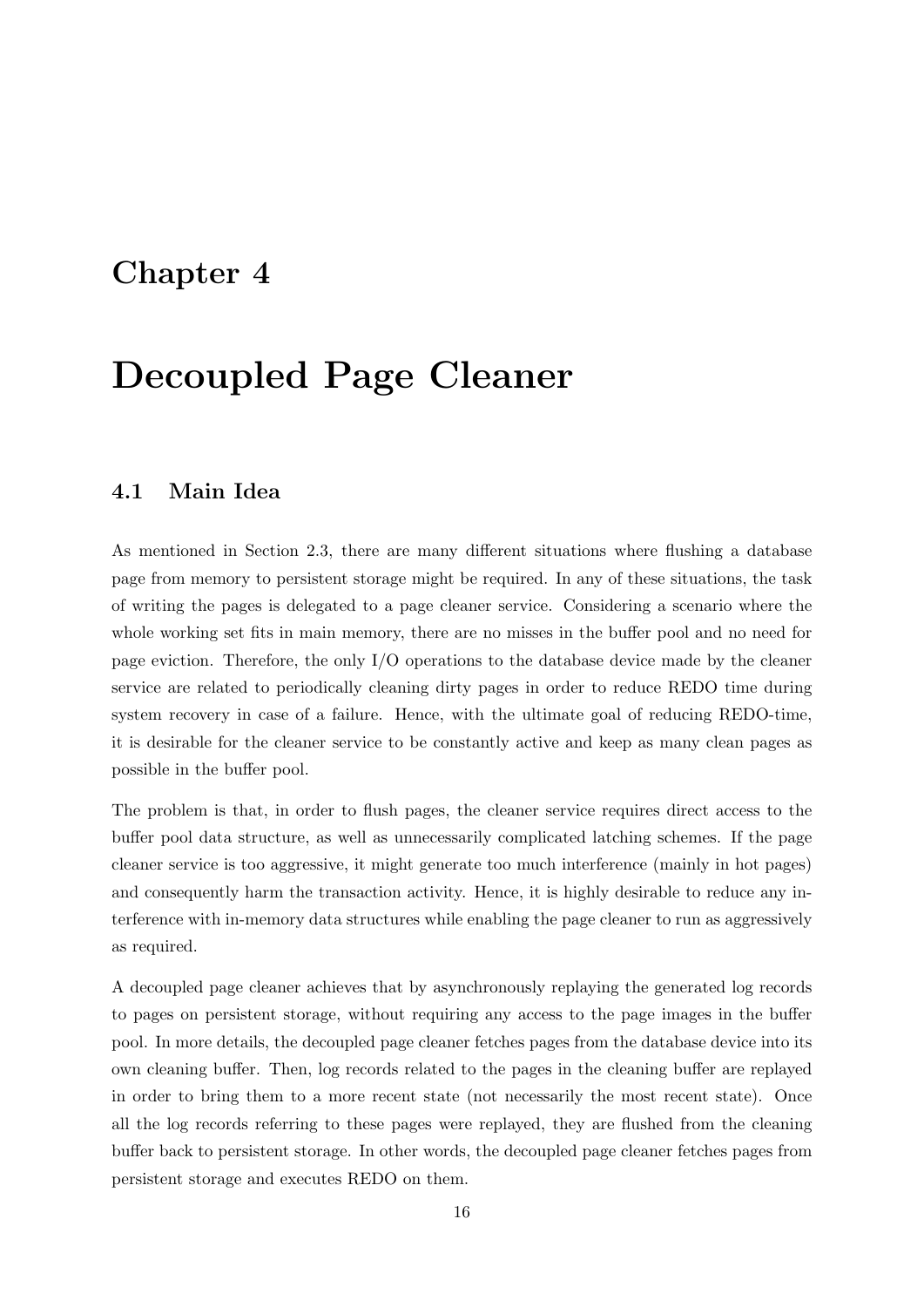<span id="page-23-1"></span>

Figure 4.1: Decoupled cleaner

However, assuming a group of sequential pages that are in the cleaner buffer, fetching log records referring to these pages implies random I/O to the recovery log device, which is not desirable for performance. Fortunately, as mentioned in Section [2.4,](#page-16-0) the log archive device can be partially sorted by page identifier and indexed, enabling a sequential read of the log records referring to the pages to be cleaned. Furthermore, in order to avoid repeated work, the decoupled page cleaner keeps track of the LSN up to which pages were cleaned. Every time the cleaner is activated, it verifies if there is a new run file in the log archive whose log records are greater than the last cleaned LSN. If yes, the log records in the run file are replayed and the last cleaned LSN is updated. If not, there is no work to be done. In order to enable the decoupled page cleaner to resume from the "clean pass", the end LSN of the last completed replayed run file must be persistent as part of the system state. Figure [4.1](#page-23-1) illustrate the main idea of the decoupled page cleaner based on log archive.

#### <span id="page-23-0"></span>4.2 Implementation Details

The current implementation of the log archiver consumes log records from the recovery log device. In others words, log records have to be flushed to the recovery log device, consumed and sorted by the log archiver, and then flushed as a run to the archive device. Only then the decoupled-page cleaner is able to read the run file from the archive device to replay the log records. In a very unlikely scenario, which might happen only with a small buffer pool, this imposes a limitation worth mentioning.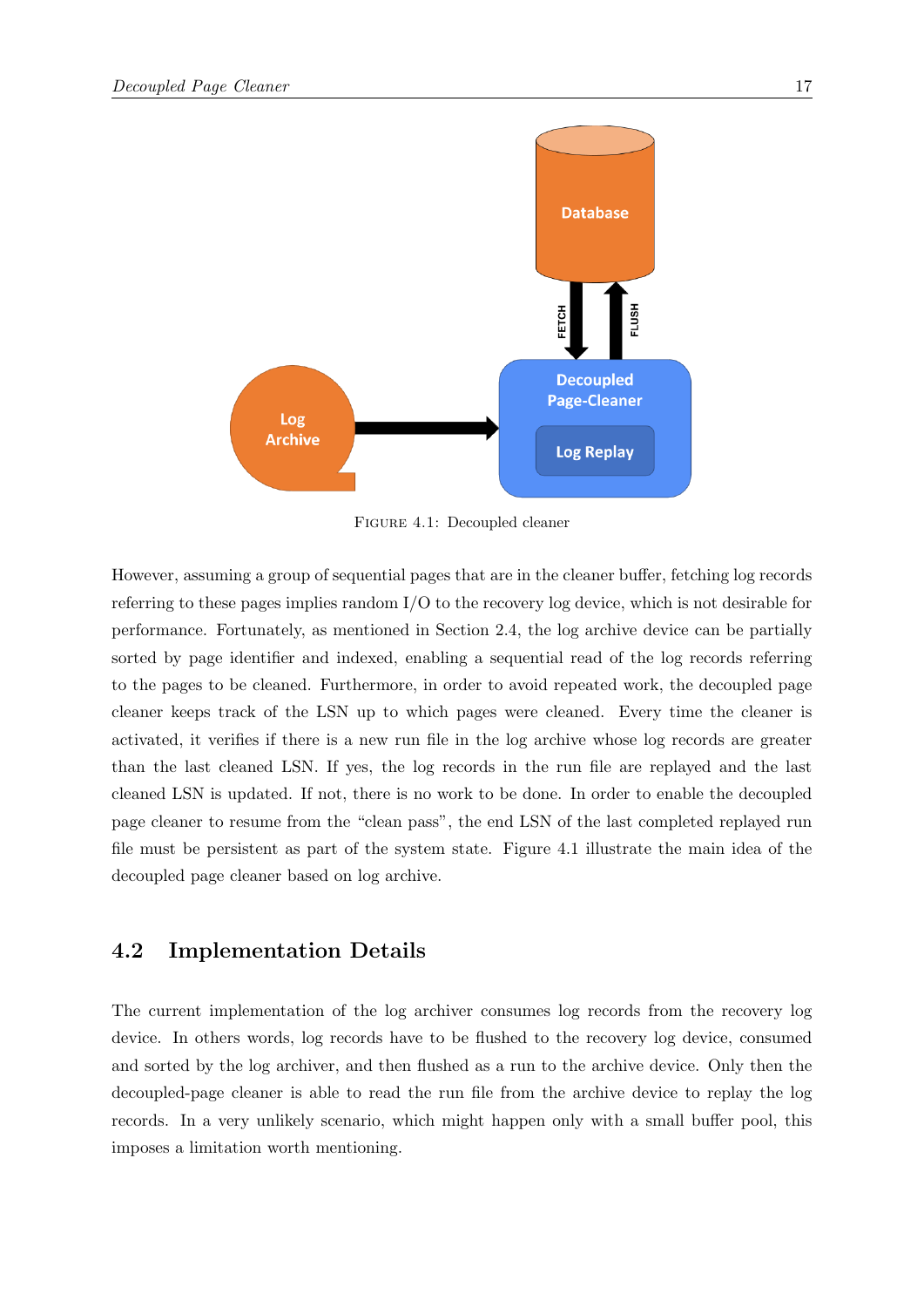If the buffer pool is completely full of dirty pages, the transaction processing might halt waiting for pages to be fetched from persistent storage. Since dirty pages must be cleaned, log records must be read from the archive device. It may happen that no new run was generated in the meantime and the log archiver is halted since no new log records are being generated. In such a case, the decoupled page cleaner might have to force a flush of the log buffer, wait for log records to be consumed and sorted by the log archiver and then flush the log archiver buffer to generate a new run. A way to avoid such behaviour is to enable log records currently being sorted by the log archiver to be read from memory, without the need of flushing them to a new run file. It is worth mentioning that this is a limitation of the current prototype implementation, and not a limitation of the design itself.

Two other issues must also be considered, since they comprise the idea of "decoupling". First, an efficient eviction policy should give preference for throwing clean pages away from the buffer in order to open space for new pages. Therefore, in order to keep track of which pages are dirty and which pages are clean, the decoupled page cleaner, after replaying the log records and flushing a more recent version of pages, still has to acquire latches in the pages in the buffer pool to mark them as clean, if necessary. Second, when a page flush is required and the decoupled cleaner is activated, it must be guaranteed that the page is in its most recent version when fetching it from persistent storage again.

In order to address both these limitations, the decoupled page cleaner can be combined with the idea of single-page recovery [\[5\]](#page-37-5). By employing single-page recovery, it is possible to determine if a page fetched from persistent storage is up-to-date and, if not, the restore process for that single page is triggered to bring the page to the most recent state before allowing further accesses to the page. That being said, the eviction policy can pick any page as victim and discard it without requiring a page flush, even if the page is dirty. In case the page was dirty, it is assumed that, by the time that same page is fetched again, the decoupled page cleaner will have already brought it to the most recent state. If the assumption does not hold, then the single-page recovery of that page is triggered. In other words, buffer algorithms do not have to keep track of dirty pages anymore. The idea of discarding a dirty page from buffer pool during eviction, without flushing it to persistent storage is referred as *write elision*.

Similarly to write elision, single-page recovery also enables *read elision* [\[6\]](#page-37-6). The idea consists of simply logging insertions and updates to database pages without the requirement of having them loaded from persistent storage to memory. The decoupled page cleaner is then responsible for later replaying the generated log records to the persistent pages. Both read and write elision offer the advantage of avoiding unnecessary I/O operations that would increase otherwise the transaction response time. In other words, the decoupled page cleaner works in synergy with single-page recovery, in the sense that it runs page recovery in the background and alleviates the cost of doing it on-demand.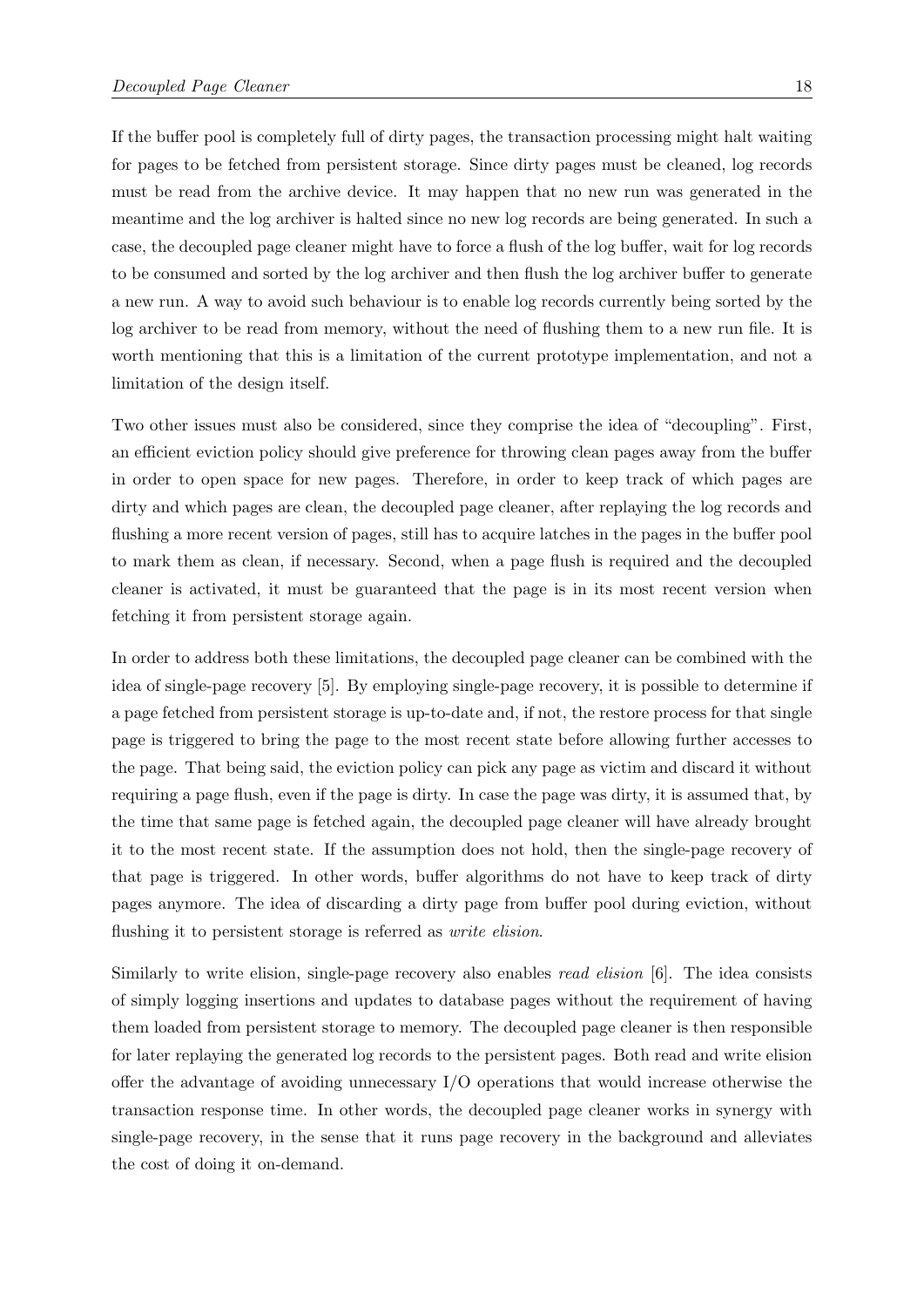Furthermore, considering the idea of recovery without UNDO [\[10\]](#page-38-1), only log records of committed transactions are persisted. Consequently, the log archive will only contain page-update log records of committed transactions. Since the decoupled page cleaner replays the archived log records, it is possible to guarantee that, at any point in time, the persistent database is at a consistent committed state.

Finally, since all the decoupled page cleaner does is replay log records to persistent pages, it is possible to have the format of these persistent pages different from the format of in-memory pages. This introduces a new level of flexibility for the in-memory processing at a relatively low cost.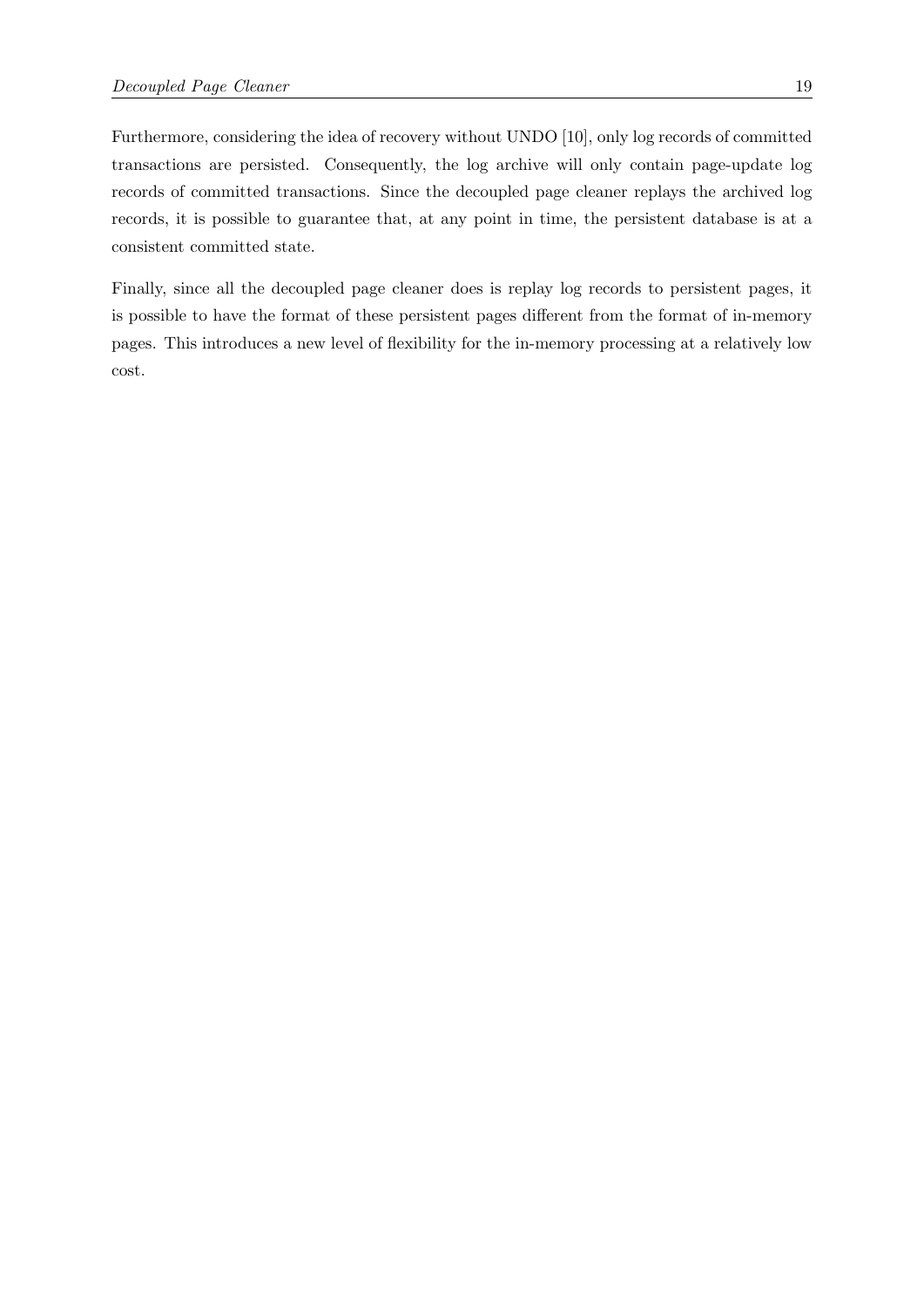### <span id="page-26-0"></span>Chapter 5

## Experiments and Results

### <span id="page-26-1"></span>5.1 Environment Setup

The main hypothesis to be tested by the following experiments is that a decoupled design can reduce the interference regarding main memory structures that might reduce the transaction throughput of the whole system. It is important to mention that performance improvements are not the main focus of the decoupled design, but to eliminate interactions in the code and dependency between system components. With that in mind, we implemented the algorithms previously described for decoupled checkpoint and decoupled page cleaner in the Zero storage manager<sup>[1](#page-26-2)</sup> (based on Shore-MT [\[11\]](#page-38-2)). In order to generate workload, we executed TPC-B bench-mark using the Zapps package<sup>[2](#page-26-3)</sup>, which implements a stream of transactions that perform a large amount of small read-write transactions, such as debit and credit in a bank account. For each experiment, the database is loaded and the benchmark is executed for 15 minutes.

The scale factor of TPC-B is set to meet the exact number of hardware threads, in such a way that each hardware thread executes transactions referring to a single branch. Consequently, there are no concurrency conflicts that might interfere with the transaction throughput. Furthermore, in order to simulate modern in-memory database systems, the buffer pool size is set to fit the whole database size after executing the benchmark. The database and log archive are each stored in its own latency-optimized device (SSD). The experiments were executed with the recovery log both in a dedicated latency-optimized device (SSD) and in a main-memory file system. Having the recovery log in a main-memory file system enables a simulation of database systems with higher transaction throughput, where interferences should have a larger impact in performance. However, it is not a real-world scenario, since the recovery log must be stored in a non-volatile device.

<span id="page-26-2"></span><sup>1</sup>https://github.com/caetanosauer/zero

<span id="page-26-3"></span><sup>2</sup>https://github.com/caetanosauer/zapps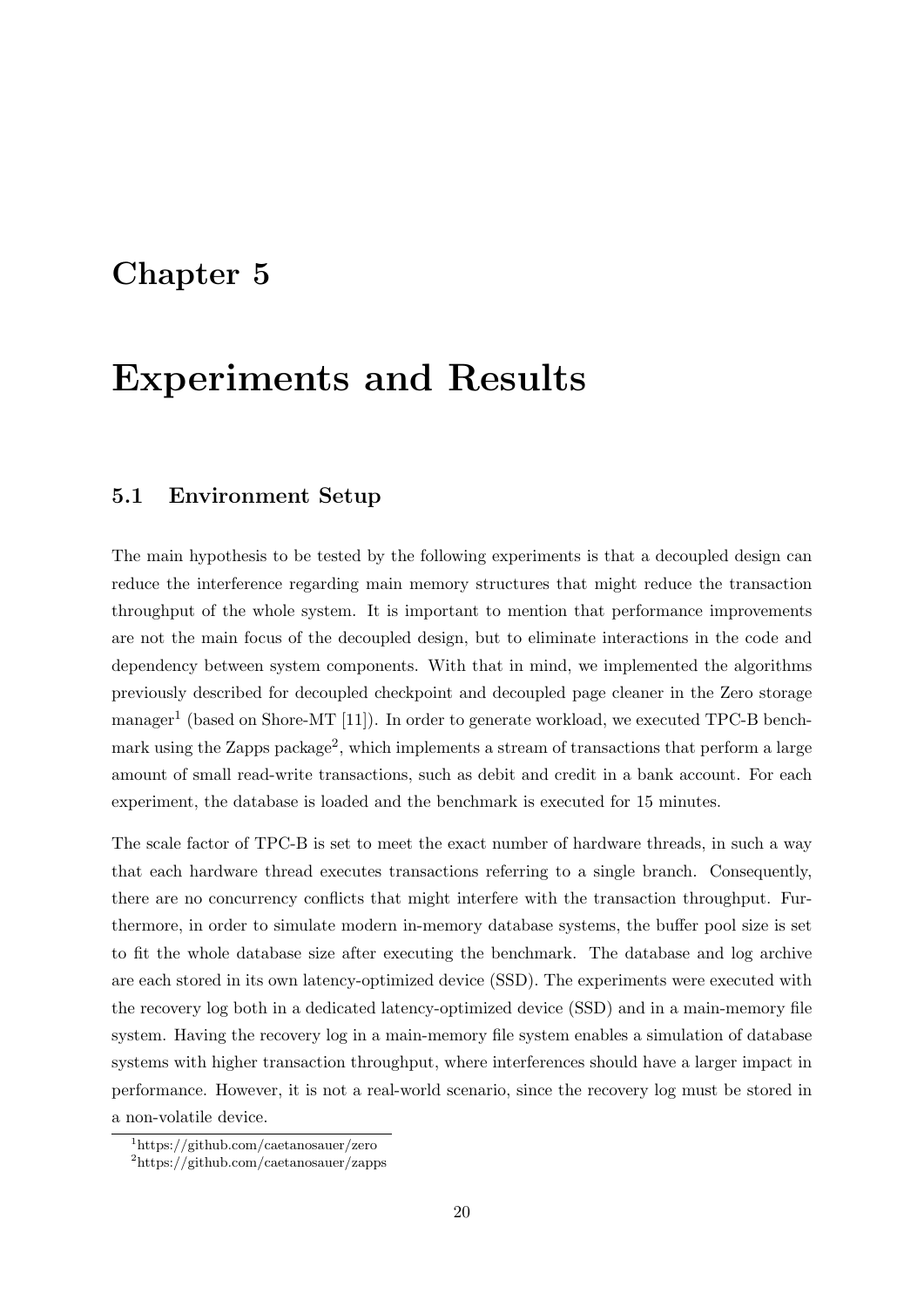It is important to mention that out system prototype does not implement write elision, meaning that the decoupled page cleaner still has to acquire latches on buffer pages for a short period of time, in order to mark those pages as clean when necessary. Furthermore, the decoupled page cleaner internal buffer is set to a size of 16 pages. The experiments with decoupled checkpoint were executed employing forward log scan and with log archiving disabled.

The transaction throughput in the results were measured by inspecting the log records generated by the execution of the benchmark.

Finally, the experiments described here were carried out on an Intel Xeon X5670 server with 96 GB of 1333 MHz DDR3 memory. The system provides dual 6-core CPUs with hyper-threading capabilities, which gives a total of 24 hardware thread contexts. The operating system is a 64-bit Ubuntu Linux 12.04 with Kernel version 3.11.0.

### <span id="page-27-0"></span>5.2 Checkpoint Experiments

The checkpoint experiments vary the frequency a checkpoint request is made. Taking checkpoints too frequently increases the interference in the in-memory data structure, which may harm the system transaction throughput. Figure [5.1](#page-28-0) shows the results after running the benchmark with the log being on an SSD device. Values on the y-axis represent the average transaction throughput in thousand transactions per second. Values on the x-axis represent how frequent a checkpoint request is made in milliseconds. Even though taking a checkpoint every millisecond is not a realistic scenario, it is done in order to stress the system and force as much interference as possible.

The less frequently a classical checkpoint is taken, the lower is the interference caused and, consequently, the higher is the transaction throughput.

The transaction throughput of decoupled checkpoints is not only higher when compared to classical checkpoints, but the variation of throughput between different checkpoint frequencies is smaller. Ideally, the throughput of decoupled checkpoints should be constant for any checkpoint frequency, since there is no interference in in-memory data structures that might disturb the system performance. However, the additional I/O operations required for a decoupled checkpoint to read log information might induce a delay on the writing of log records for transaction commit.

It is also possible to see that, taking classical checkpoints every interval higher than 1000ms does not produce a significant interference in the system and the throughput after this point equals to the one achieved by decoupled checkpoints.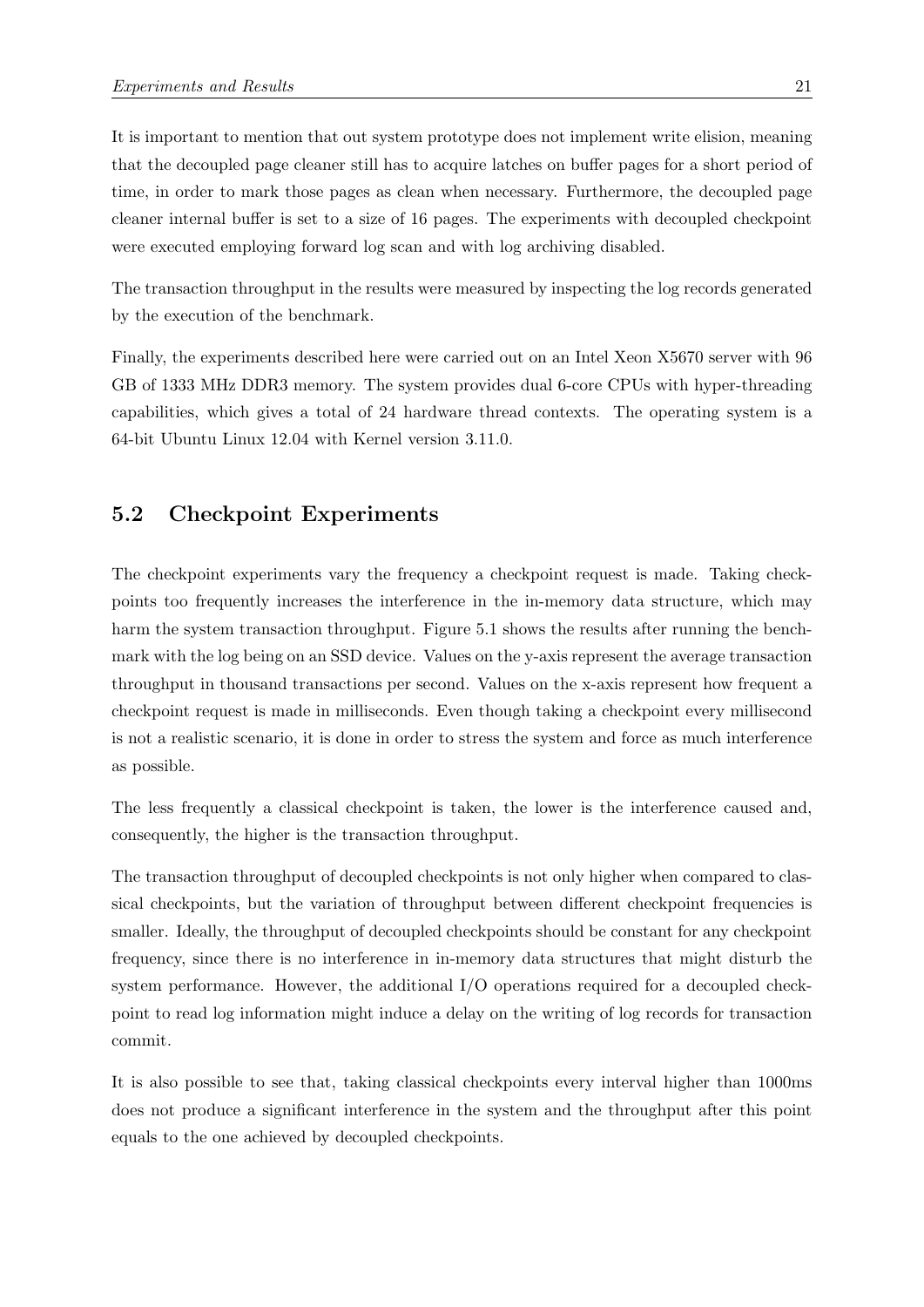<span id="page-28-0"></span>

Figure 5.1: Throughput with log in SSD - Experiment 1

<span id="page-28-1"></span>

Figure 5.2: Throughput with log in MEM - Experiment 1

Figure [5.2](#page-28-1) shows the same experiment, but having the log in a main memory file system in order to achieve higher transaction throughput. Again, the transaction throughput of decoupled checkpoints is higher when compared to classical checkpoints. We consider that decoupled checkpoints present a constant transaction throughput between different checkpoint frequencies and that any small variation is caused by random behaviours of the benchmark, since no I/O operation is required.

Figure [5.3](#page-30-1) shows the CPU utilization observed when executing the benchmark with classical checkpoints and decoupled checkpoint, having the log in a SSD device. The values on the yaxis represent the CPU utilization, while the x-axis shows different executions with different checkpoint frequencies. The results are presented in the format of a box plot. The blue line in the middle indicates the median observed value. The box ranges from the 25-percentile on the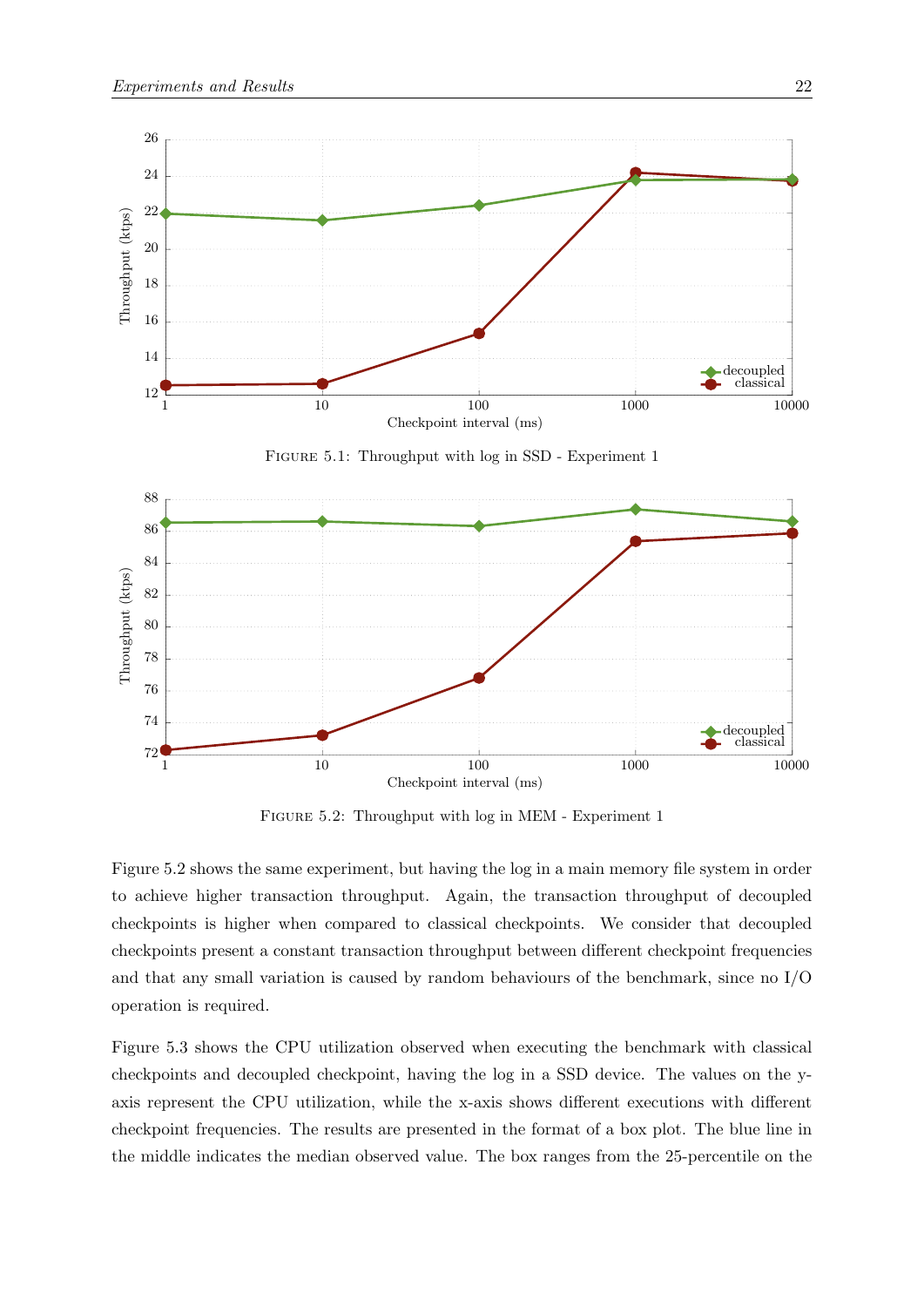lower boundary to the 75-percentile on the upper one. The lines extending below and above represent the minimum and maximum values, respectively. A box plot is used to provide a better summary of statistical distribution than the one provided by a single average value.

By analyzing the CPU utilization during the experiment, it is possible to see that the longer the interval between classical checkpoint requests are, the higher is the CPU utilization. The amount of CPU consumed for taking a classical checkpoint is assumed to be constant in all cases, since all a classical checkpoint has to do is iterate through the in-memory data structures. As seeing before, the longer the interval between classical checkpoints, also higher is the transaction throughput, which explains the higher CPU utilization. In other words, taking classical checkpoints less frequently allows the system to run transactions more freely and consequently more CPU is consumed. This could explain the small difference that exists when comparing the CPU utilization of classical checkpoints running every 1ms and 10000ms, for example.

A similar situation happens when considering the CPU utilization of the experiment running with decoupled checkpoints. The CPU consumed by taking a single decoupled checkpoint is proportional to the amount of log records required to be scanned which is directly related to how old is the previous checkpoint (and consequently to the checkpoint frequency). However, when considering the scenario of the whole benchmark, the amount of log records scanned for taking a decoupled checkpoint is the same, it does not matter the checkpoint frequency. In other words, the amount of CPU required for taking 10 decoupled checkpoints that scan 10 log records each is the same amount required for taking a single checkpoint that has to scan 100 log records.

As seen in Figure [5.1,](#page-28-0) the transaction throughput of classical checkpoint and decoupled checkpoint is the same when taking checkpoint in intervals larger than 1000ms. With that in mind, we can assume that the difference of CPU consumption in these cases indicates that the decoupled checkpoint consumes a small extra amount of CPU than the classical checkpoint.

Figure [5.4](#page-30-2) shows the CPU utilization for the experiment run with the log in a main memory file system. Since there are no I/O operations required for committing transactions and, consequently the throughput is higher, there is more CPU consumption when compared to experiment with log in SSD device. Taking that into consideration, the results here are similar to the ones already mentioned.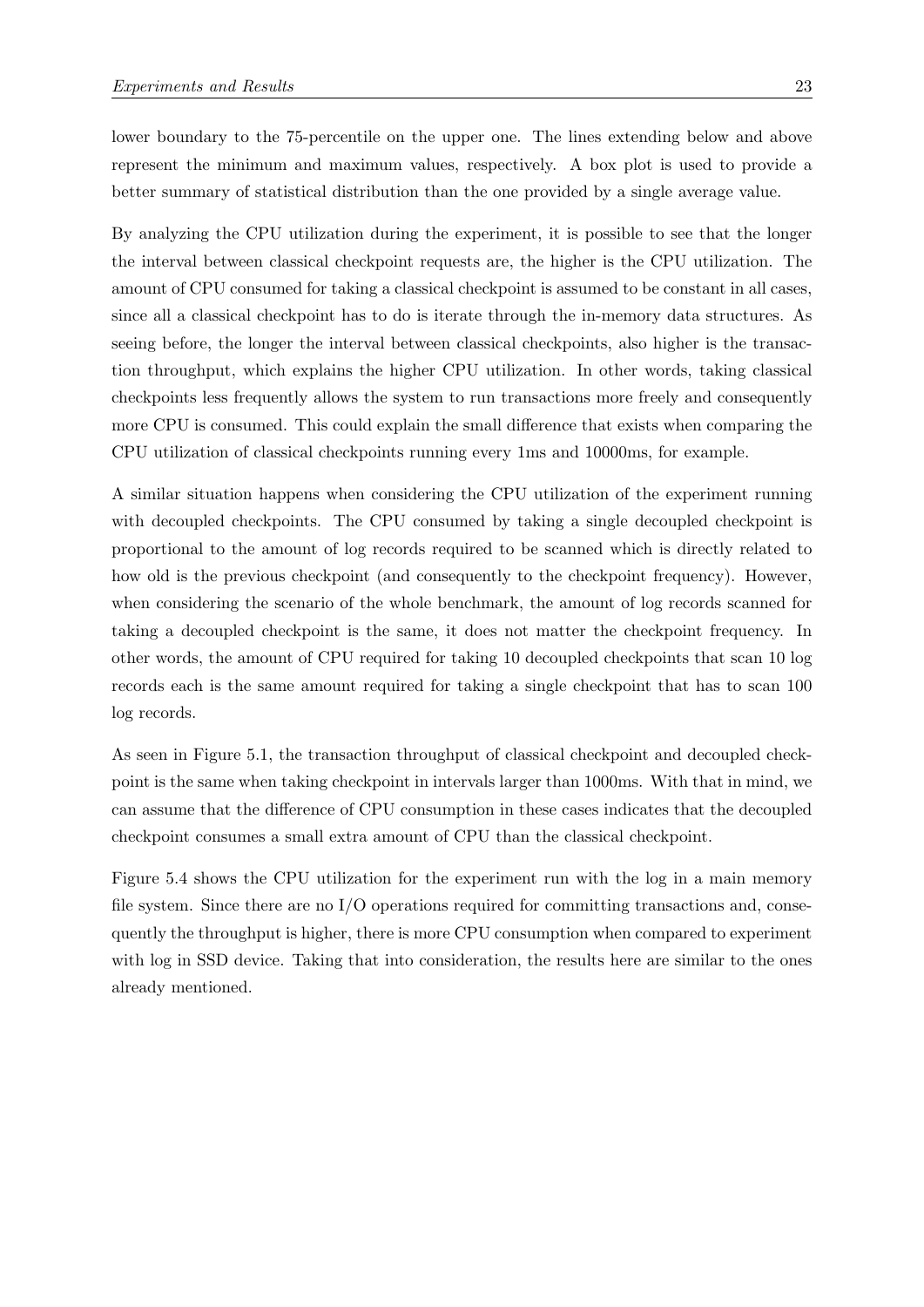<span id="page-30-1"></span>

Figure 5.3: CPU with log in SSD - Experiment 1

<span id="page-30-2"></span>

Figure 5.4: CPU with log in MEM - Experiment 1

#### <span id="page-30-0"></span>5.3 Page Cleaner Experiments

Similarly, the page cleaner experiments are also made by varying the frequency the cleaner service is activated. The assumption was that activating the cleaner more frequently would induce a higher interference. However, Figure [5.5](#page-31-0) shows that the transaction throughput varies very little along the different activation intervals. It is not clear if such behaviour is justified, since it is expected that activating the page cleaner every millisecond would generate much more interference, and consequently less throughput, than activating every 100 seconds. A deeper analysis of the page access pattern of the TPC-B benchmark is required for determining if there is a significant difference in the amount of pages dirtied for different cleaner activation frequencies.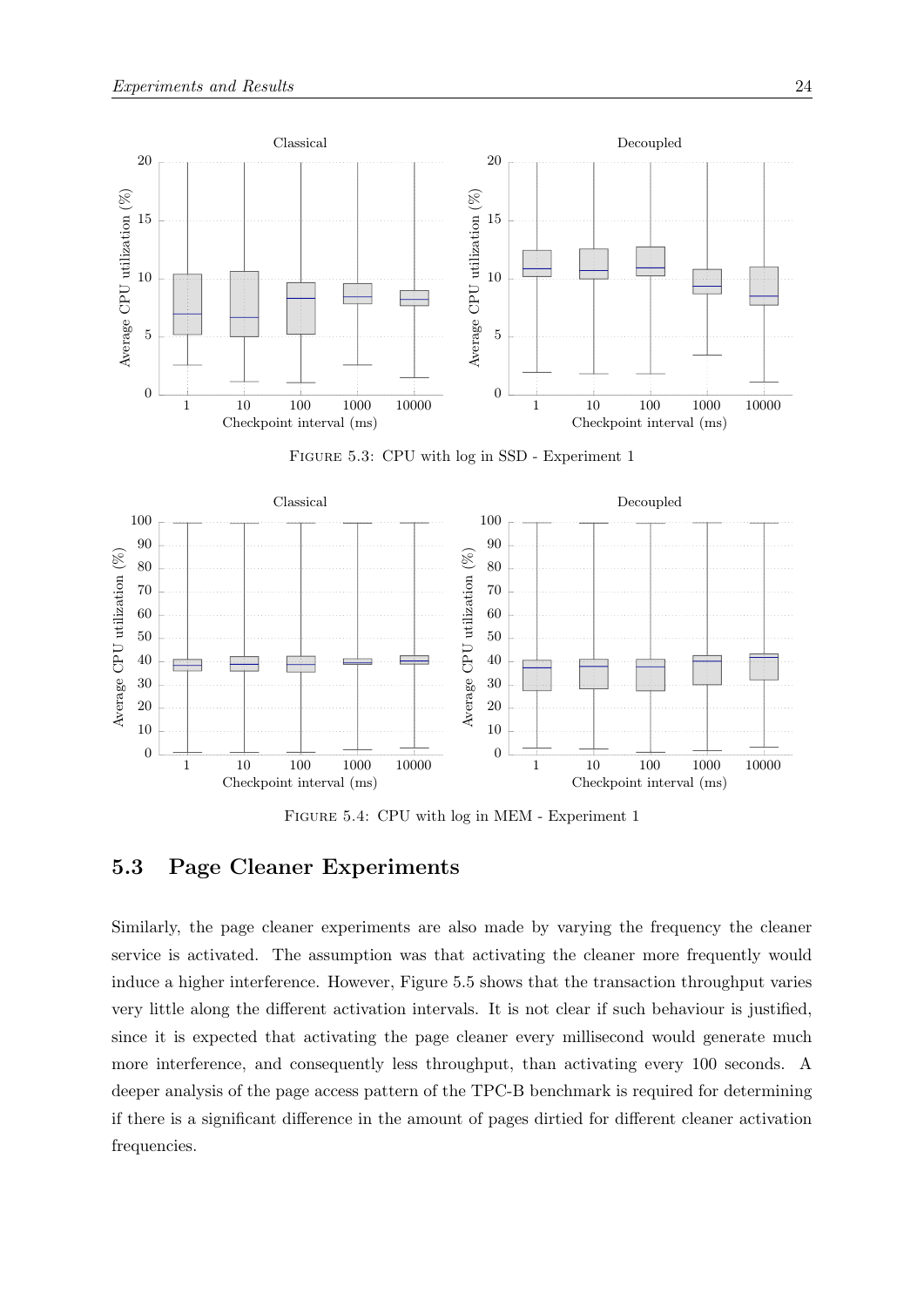<span id="page-31-0"></span>

Figure 5.5: Cleaner Throughput

Nevertheless, it is possible to see that there is no significant improvement in the transaction throughput when running the experiment with log in a SSD device. However, the same experiment with log in a memory file system shows that the decoupled page cleaner achieves a much higher transaction throughput than the classical cleaner, since it avoids most part of the original interference. It is worth mentioning that, even with the log in main memory file system, the decoupled page cleaner still requires additional I/O operations for reading the log records from the log archive device (SSD).

Figure [5.6](#page-32-0) and Figure [5.7](#page-32-1) show the CPU utilization during the benchmark execution with the log in a SSD device and in a main memory file system, respectively. The CPU utilization is higher for the experiment with log in main memory due to the higher transaction throughput. Besides that, the experiment with classical and decoupled cleaner have similar CPU utilization. The classical page cleaner has the effort to sort the pages in order to enable sequential writes, while this happens implicitly in the decoupled cleaner, since the pages are read from the log archive already in a sorted order. On the other hand, the decoupled page cleaner requires additional CPU for replaying log records.

Finally, in Figure [5.8,](#page-33-0) it is possible to observe the write behaviour of the benchmark running with the log in SSD and in main memory. The cleaner activation frequency does not have much impact in the write bandwidth. In other words, the bandwidth is the same for writing 1 pages every millisecond and for writing 1000 pages every second. However, it is still possible to observe that most cases present a similar bandwidth with small variations, possibly limited by the device bandwidth. The exception is for the decoupled cleaner running with the log in main memory. A possible explanation is that, since there is a higher transaction throughput and more pages are dirtied, the decoupled cleaner does not take the most advantage of sequential writes, since it has an internal buffer of fixed size. Running experiments with different sizes for the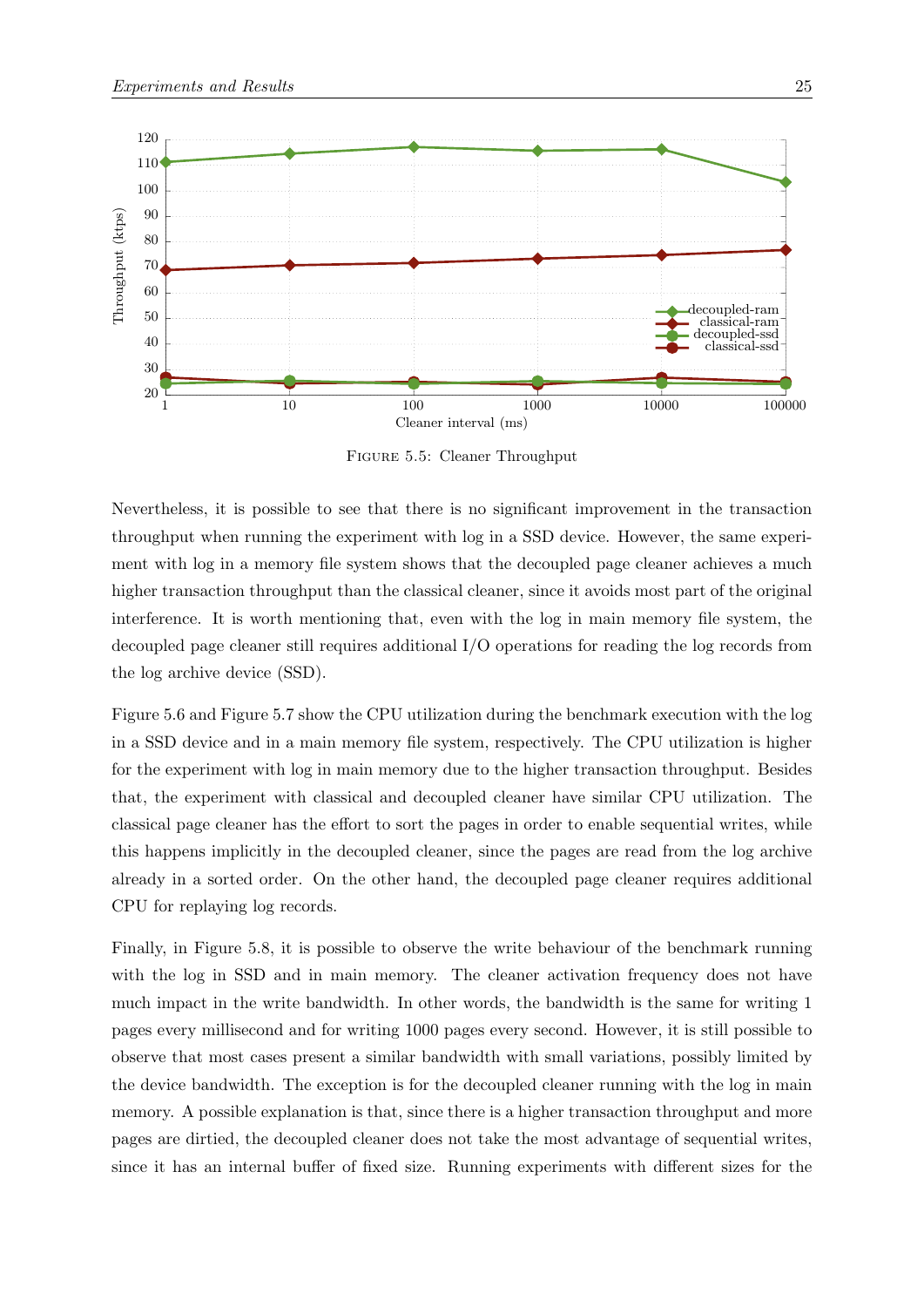<span id="page-32-0"></span>

Figure 5.6: CPU with log in SSD

<span id="page-32-1"></span>

Figure 5.7: CPU with log in MEM

decoupled cleaner internal buffer could offer results to support this hypothesis. Nevertheless, a deeper analysis is also desirable to explain such behaviour.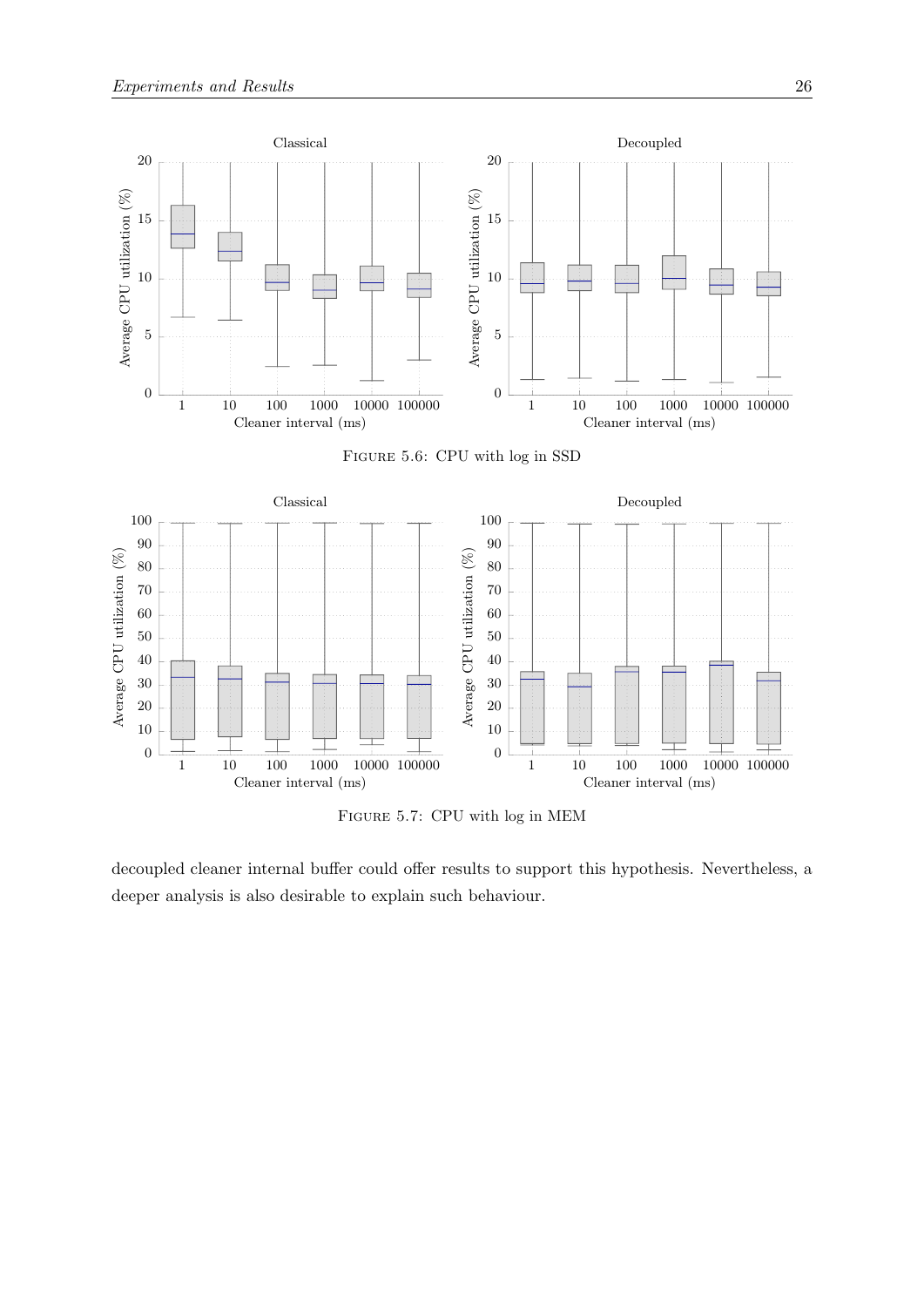<span id="page-33-0"></span>

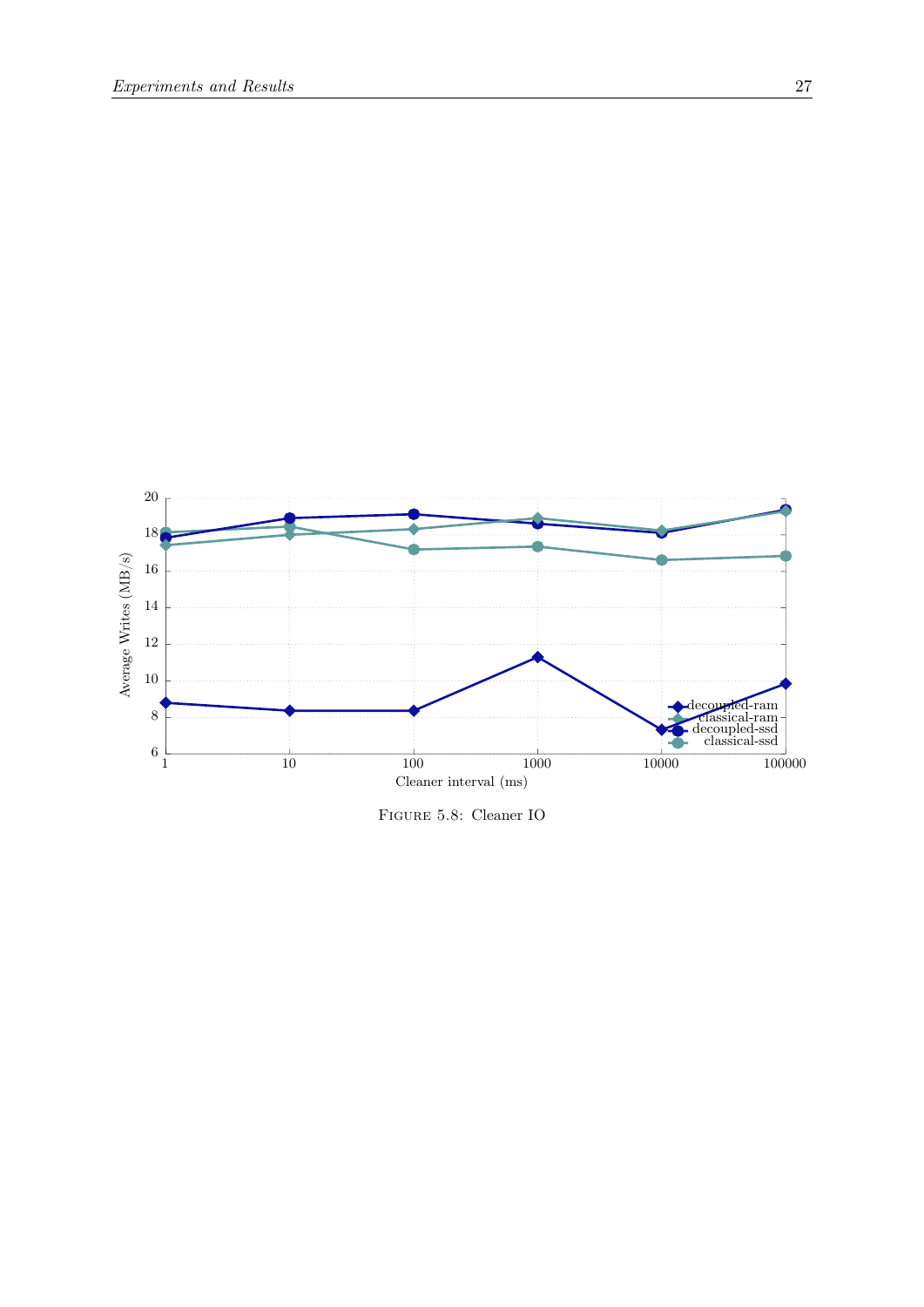## <span id="page-34-0"></span>Chapter 6

## Conclusion

This work proposed an alternative architecture for database systems by decoupling the propagation components from in-memory processing. Decoupling components is desirable not only because it avoids any interference on in-memory data structures, but also because it eliminates much of the code complexity introduced by the unnecessary interaction between components. More precisely, the goal of this thesis was to propose and evaluate novel checkpoint and page cleaner algorithms that are based on log information rather than on data collected from critical in-memory data structures. The original "coupled" system architecture can be seen in Figure [6.1.](#page-34-1)

<span id="page-34-1"></span>

FIGURE 6.1: Original system architecture.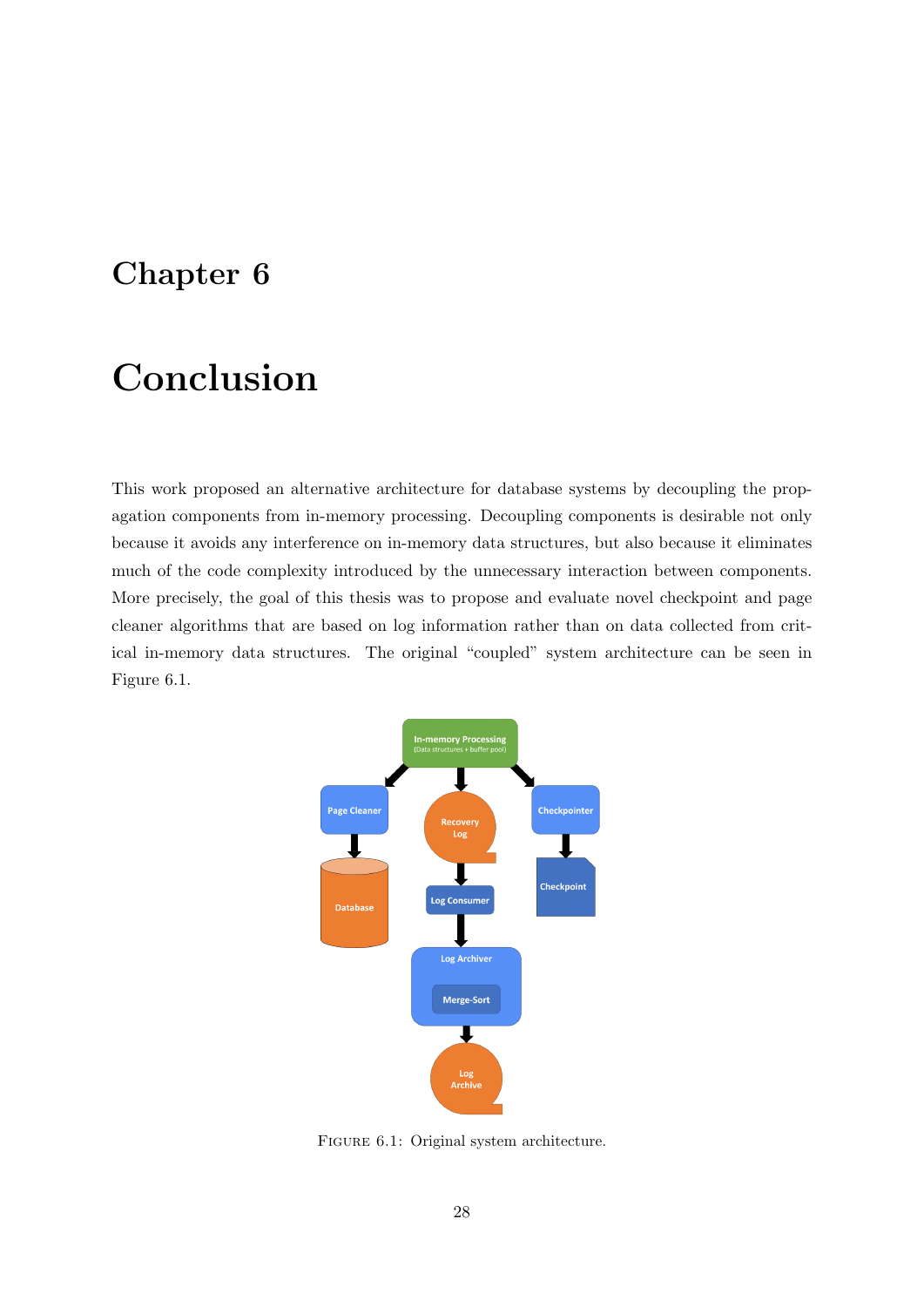The original implementation for taking checkpoints required inspecting the buffer pool, the transaction manager, and the lock manager, in order to determine the system state. A checkpoint can be seen as the summary of the system state at a certain point in time, and it serves as means to reduce the length of log analysis during recovery. When a system failure occurs, the log analysis phase has to read the system state defined by the most recently completed checkpoint. After that, log records after the checkpoint are scanned in order to update the system state defined by the last checkpoint to the system state at the point of failure. The idea of a decoupled checkpoint is basically to employ the same logic used by log analysis for taking a checkpoint. Whenever a decoupled checkpoint is taken, the information from the last completed checkpoint is read and the following log records are scanned in order to bring the old system state to the current state. By doing so, not only we avoid latching the in-memory data structures for inspecting elements, but we also reduce the code complexity in the sense that these structures do not have to worry about a checkpoint thread querying its elements at arbitrary times.

In addition to reducing the log analysis length, it is desirable to reduce the REDO length by keeping a low number of dirty pages in the buffer pool. Most modern database systems implement a page cleaner service responsible for periodically flushing dirty pages from main memory to persistent storage. Similar to checkpoints, the page cleaner must access the buffer pool data structures to determine which pages should be cleaned. Moreover, the original implementation of the page cleaner introduces unnecessary code complexity by copying pages to be cleaned to an internal buffer, sorting the pages, and marking pages as clean after they are flushed. The proposed decoupled page cleaner avoids most of these interactions with the buffer pool required by the original page cleaner. By having a log archive partially sorted by page identifier and an efficient indexed access to the log records, the decoupled page cleaner works by simply fetching pages from persistent storage to an internal buffer, replaying log records to those pages and flushing them back to disk. Furthermore, not only it offers a less complex algorithm, but also an interesting set of features, such as working in synergy with the write elision and read elision techniques, which are enabled by single-page recovery.

The experiments presented in this work show that both decoupled strategies, for checkpoint and page cleaner, improve the transaction throughput of the system without implying significant additional costs. Results from a more realistic benchmark environment are desirable to verify the true impact of a decoupled architecture in the real world. Moreover, an in-depth analysis of the page cleaner behavior, e.g., with profiling tools, is required in order to highlight the true interference provoked by the page cleaner. Also, the implementation of write elision will provide a totally decoupled page cleaner and running experiments under this scenario should provide more satisfactory results in terms of performance.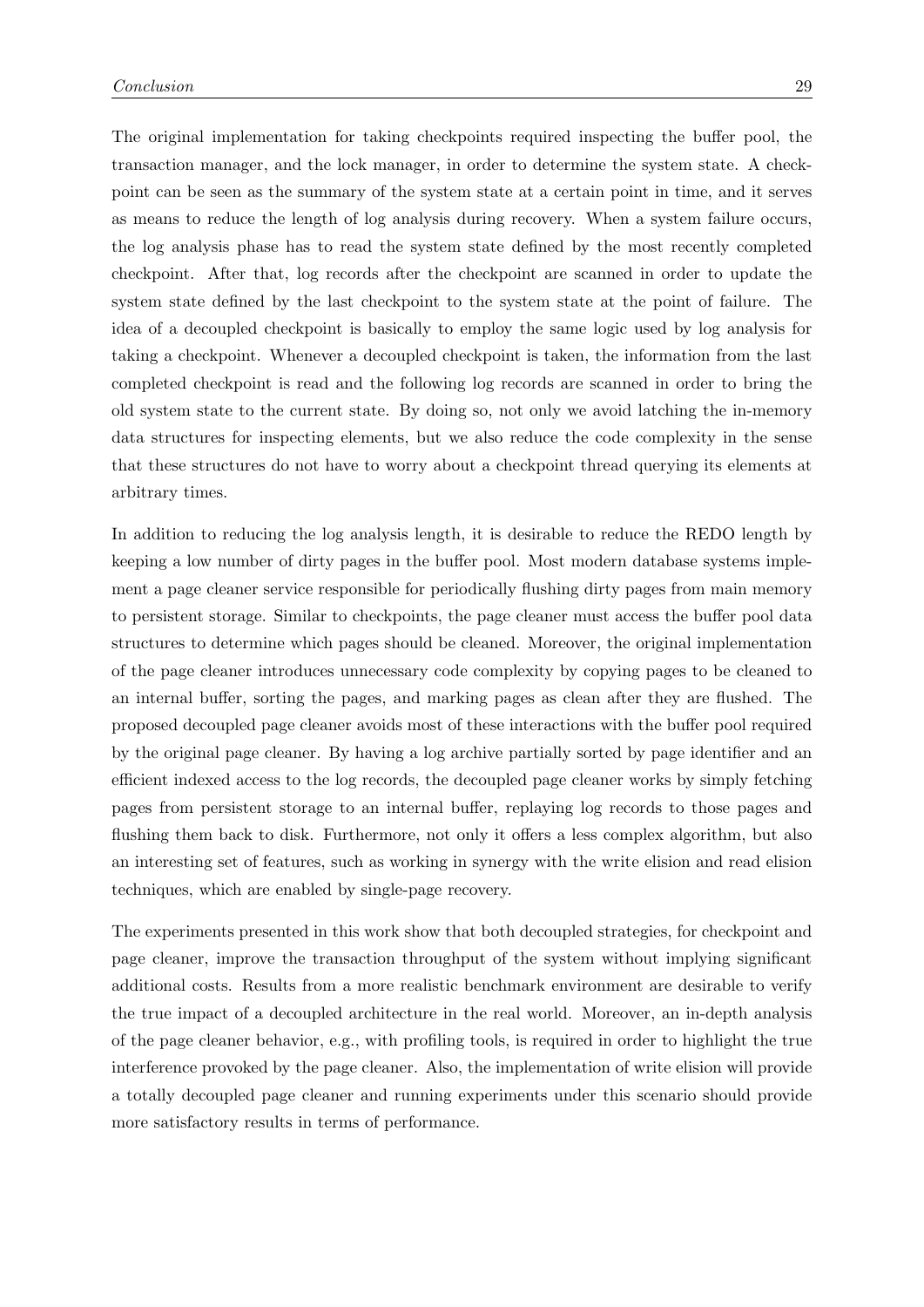<span id="page-36-0"></span>

FIGURE 6.2: Decoupled system architecture.

Finally, as important as the performance improvement is the simpler and more modular system design achieved by the proposed decoupled architecture, as seen in Figure [6.2.](#page-36-0) By decoupling the design, not only the dependency between components is avoided, but the code becomes simpler in such a way that the intrinsic complexity of concurrent programming is alleviated in components that are crucial for system performance.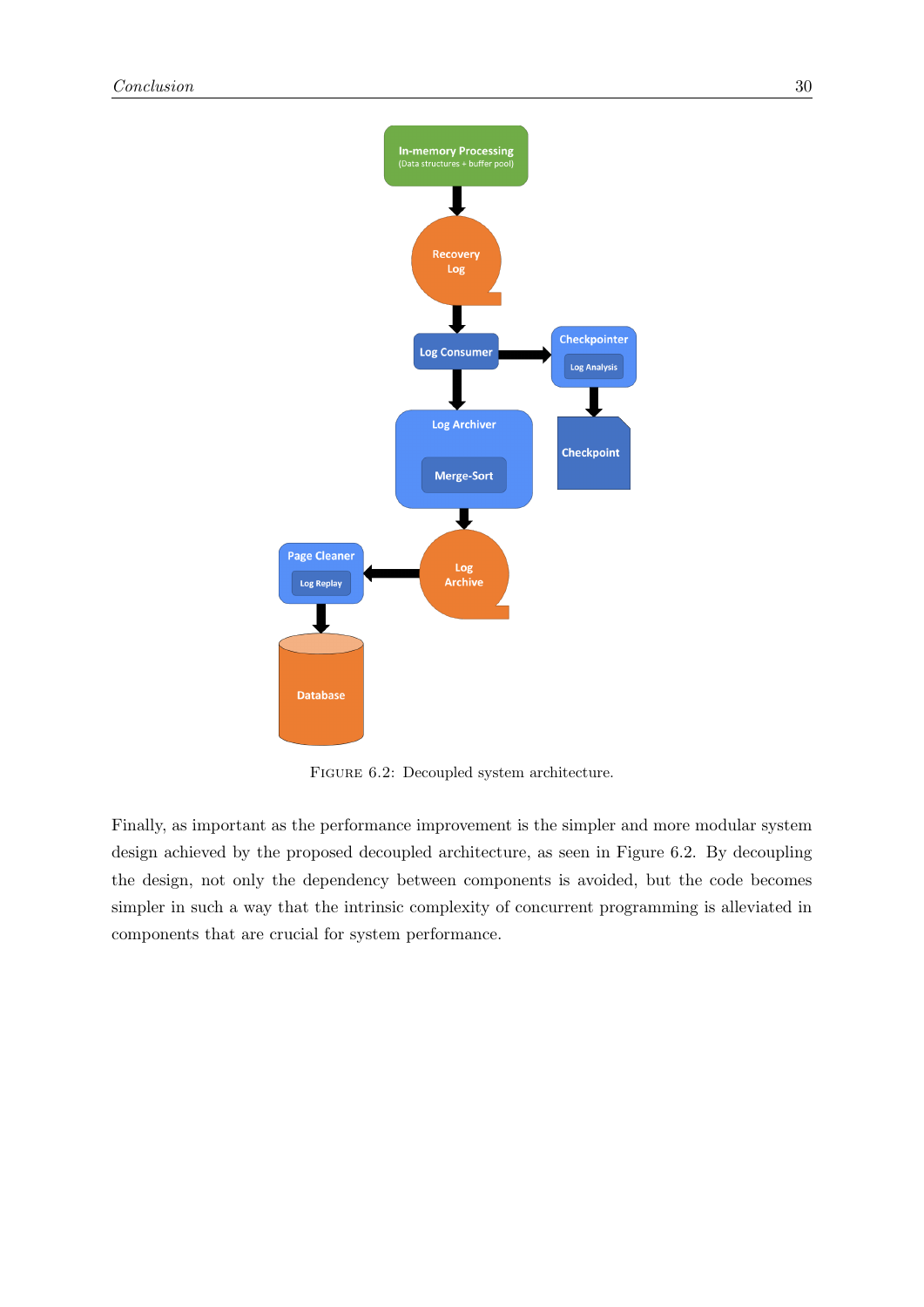## <span id="page-37-0"></span>Bibliography

- <span id="page-37-1"></span>[1] Michael Stonebraker, Samuel Madden, Daniel J. Abadi, Stavros Harizopoulos, Nabil Hachem, and Pat Helland. The end of an architectural era: (it's time for a complete rewrite). In Proceedings of the 33rd International Conference on Very Large Data Bases, VLDB '07, pages 1150–1160. VLDB Endowment, 2007. ISBN 978-1-59593-649-3. URL <http://dl.acm.org/citation.cfm?id=1325851.1325981>.
- <span id="page-37-2"></span>[2] C. Mohan, Don Haderle, Bruce Lindsay, Hamid Pirahesh, and Peter Schwarz. Aries: A transaction recovery method supporting fine-granularity locking and partial rollbacks using write-ahead logging. ACM Trans. Database Syst., 17(1):94–162, March 1992. ISSN 0362-5915. doi: 10.1145/128765.128770. URL <http://doi.acm.org/10.1145/128765.128770>.
- <span id="page-37-4"></span>[3] Caetano Sauer, Goetz Graefe, and Theo Härder. An empirical analysis of database recovery costs, 2014.
- <span id="page-37-3"></span>[4] Phillip Johnson. Let's Talk Data, Apr 2014. URL [http://letstalkdata.com/](http://letstalkdata.com/2014/04/falling-cost-of-memory-1957-to-present/) [2014/04/falling-cost-of-memory-1957-to-present/](http://letstalkdata.com/2014/04/falling-cost-of-memory-1957-to-present/).
- <span id="page-37-5"></span>[5] Goetz Graefe and Harumi A. Kuno. Definition, detection, and recovery of single-page failures, a fourth class of database failures. CoRR, abs/1203.6404, 2012. URL <http://arxiv.org/abs/1203.6404>.
- <span id="page-37-6"></span>[6] Goetz Graefe, Wey Guy, and Caetano Sauer. Instant Recovery with Write-Ahead Logging: Page Repair, System Restart, and Media Restore. Synthesis Lectures on Data Management. Morgan & Claypool Publishers, 2014. doi: 10.2200/S00617ED1V01Y201411DTM039. URL <http://dx.doi.org/10.2200/S00617ED1V01Y201411DTM039>.
- <span id="page-37-7"></span>[7] Theo Haerder and Andreas Reuter. Principles of transaction-oriented database recovery. ACM Comput. Surv., 15(4):287–317, December 1983. ISSN 0360-0300. doi: 10.1145/289.291. URL <http://doi.acm.org/10.1145/289.291>.
- <span id="page-37-8"></span>[8] Vitor Uwe Reus. A study of i/o behavior in database systems, Semptember 2014.